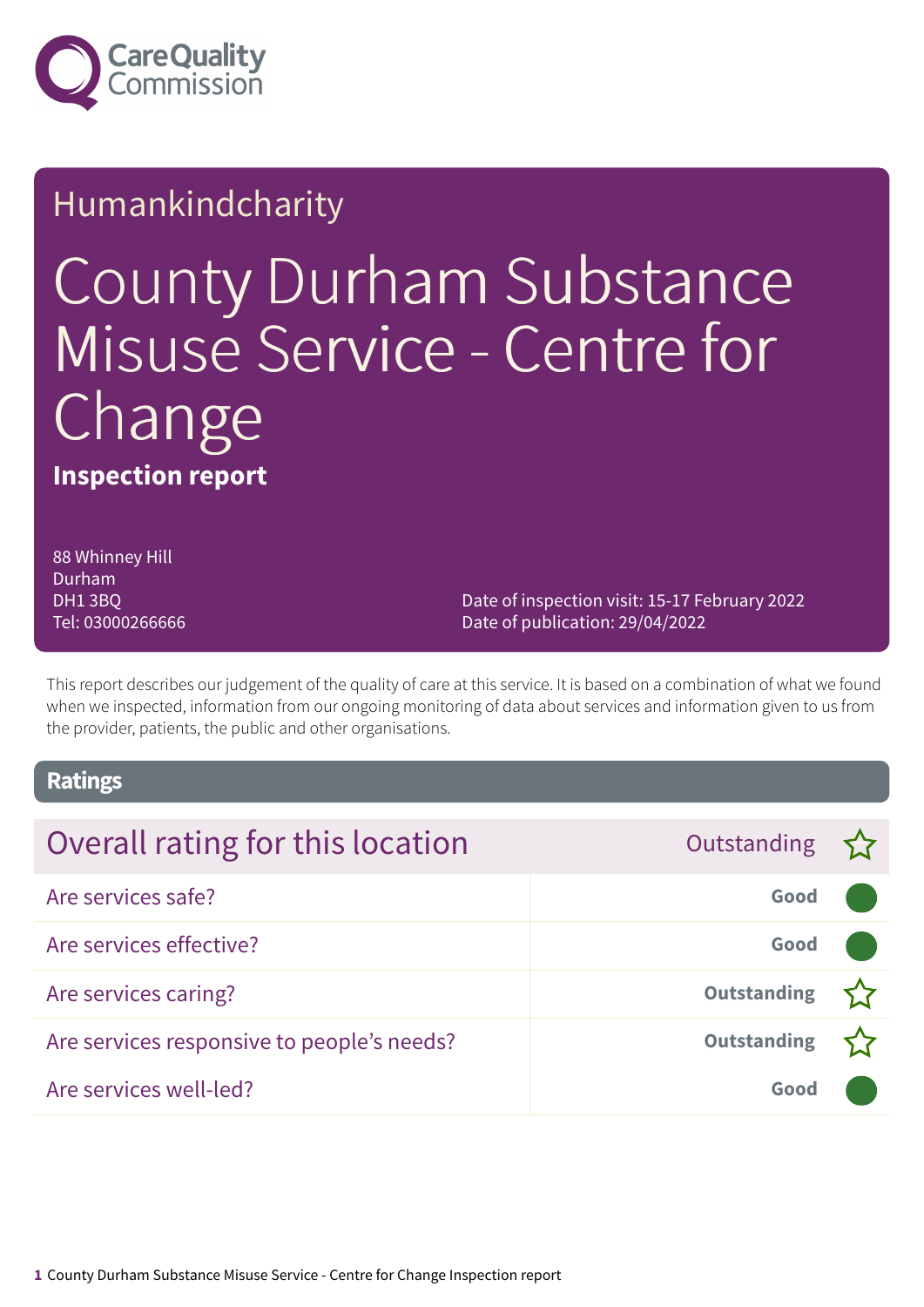### **Overall summary**

Our rating of this service improved. We rated it as outstanding because:

- Feedback from people who use the service and those who were close to them was continually positive about the way staff treated them. People thought that staff went the extra mile and their care and support exceeded their expectations. Staff actively involved clients, families and carers in care decisions.
- The service developed innovative approaches to meet the needs of a range of people who used the service. This included using a mobile public health facility to engage with people who lived in rural areas with complex needs.
- Staff supported rough sleepers by helping them get COVID-19 vaccination appointments, providing them with clothing, toiletries, showering and laundry facilities and helping them to find housing accommodation. Staff provided sanitary items to clients as they recognised the impact of period poverty and condoms to prevent clients contracting sexually transmitted infections.
- The organisation had created an app called Drink Coach which people could use to assess the level of their alcohol intake and book an appointment at the service if needed. This had resulted in an increase in older people accessing the service for treatment. The service had procured a testing machine to determine if clients had a blood borne virus and needed treatment. The service was developing an initiative with the local university in response to students' drinks being spiked and its recommendations included testing students and confidential one to one sessions with any students who were concerned about being spiked.
- The service had its own safeguarding lead and three supervisors had received National Society for the Prevention of Cruelty to Children training. Staff were up to date with their safeguarding and unconscious bias training which was appropriate for their role and followed good practice.
- The service provided safe care. Clinical premises where clients were seen were safe and clean. Staff caseloads were not high so staff were able to give time to each of their clients that they needed. There were no waiting lists within the service, so clients were seen promptly. Staff were highly motivated, client-focussed, skilled, experienced and up to date with their mandatory training requirements. Staff received appraisals, supervision and a comprehensive induction programme.
- Staff assessed and managed risk well, there were no serious incidents in relation to harm or risk to clients or staff. All incidents, complaints and client deaths were fully investigated, and lessons learned from investigations were routinely shared with staff to improve the service. There were safe and effective processes in place for lone working, clients who did not attend their appointments and cases in which substitute medicines had been passed to third parties for illicit purposes
- Staff developed holistic, recovery-oriented care plans informed by a comprehensive assessment and in collaboration and partnership with clients, families and carers. They provided a range of treatments that were informed by best-practice guidance and suitable to the needs of the clients.
- The teams included or had access to the full range of specialists required to meet the needs of the clients. Staff worked well together as a multidisciplinary team and with relevant services outside the organisation.
- Staff understood and discharged their roles and responsibilities under the Mental Capacity Act 2005. Staff had access to a dual diagnosis nurse within the partner organisation and the local mental health trust from whom they could seek advice and support when there were concerns about a client's mental capacity.
- The service was easy to access. Staff assessed and treated clients who required urgent care promptly and those who did not require urgent care did not wait too long to start treatment. The criteria for referral to the service did not exclude people who would have benefitted from care. No appointments had been cancelled as a result of staffing issues despite the pressures faced as a result of the COVID-19 pandemic.
- The service was well led, and the governance processes ensured that procedures relating to the work of the service ran smoothly.

### **2** County Durham Substance Misuse Service - Centre for Change Inspection report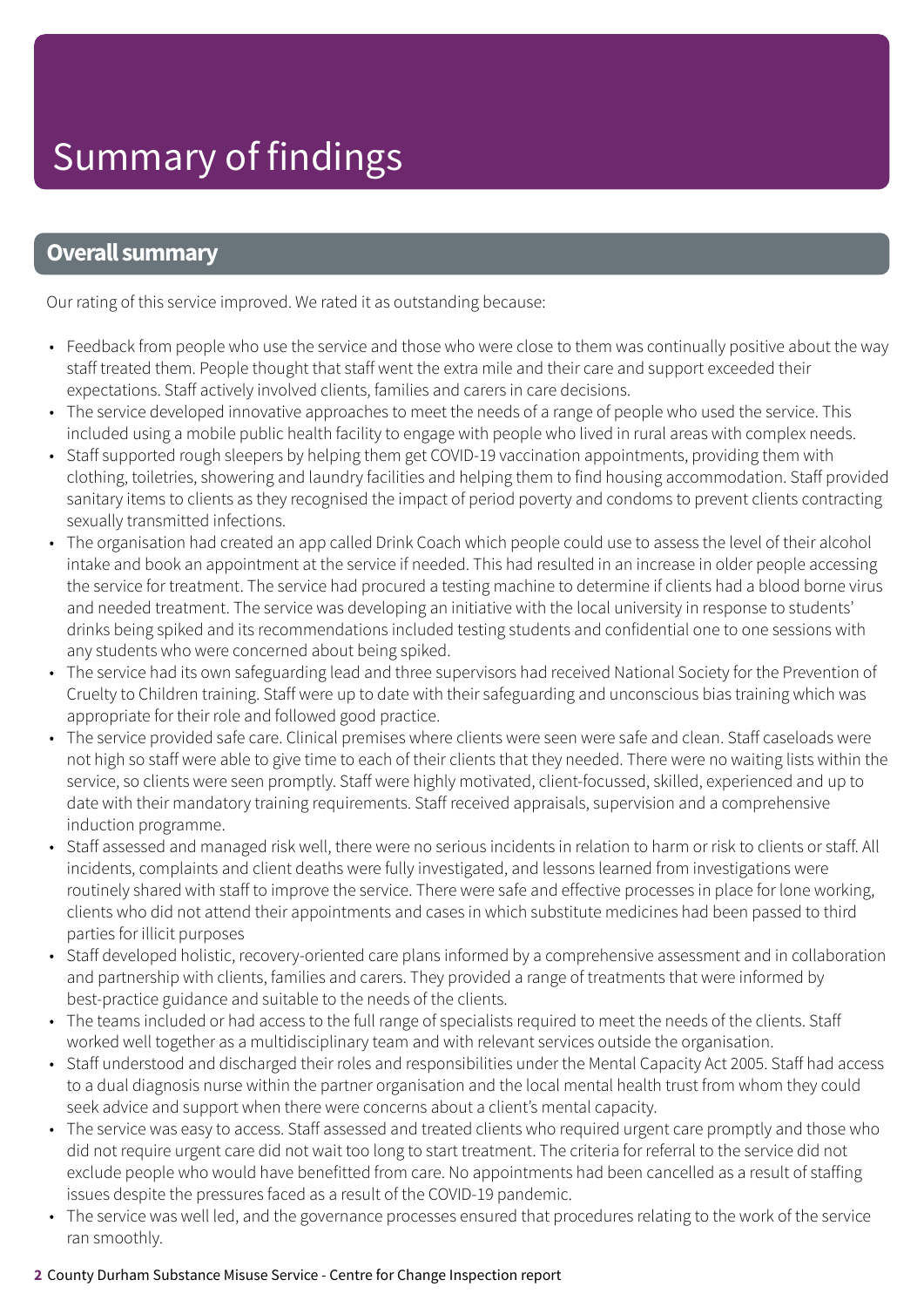## Summary of findings

#### However:

• Seven clients told us they had either not been offered a copy of their care plan or could not recall being offered it. We also noted that two client's care records did not indicate if they had been offered a copy of their care plan.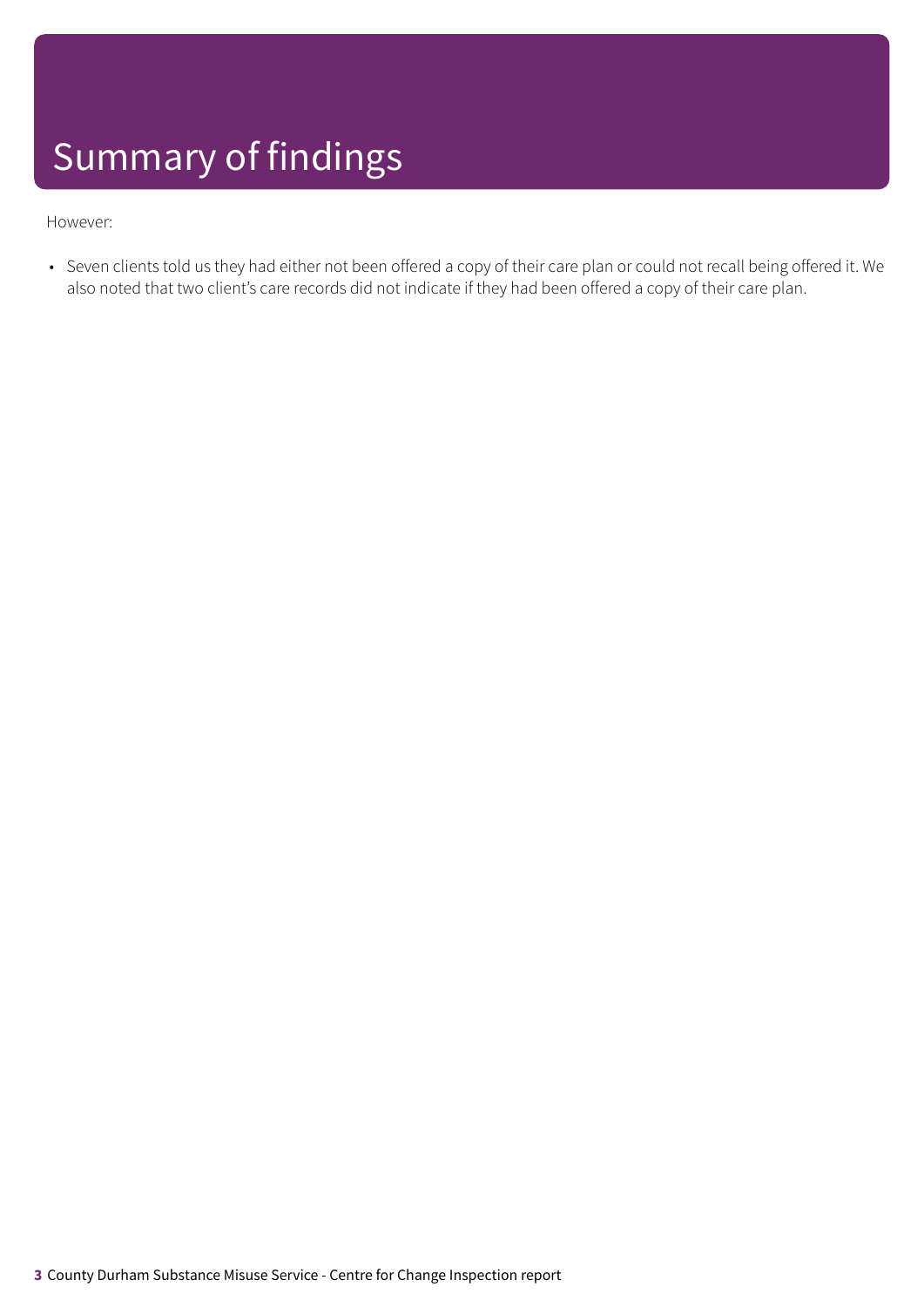### Summary of findings

### **Ourjudgementsabouteachofthemainservices**

### **Service Rating Summary of each main service**

**Community-based substance misuse services**



**Outstanding**  $\sum_{i=1}^{N}$  We rated this service as outstanding: See summary above for details.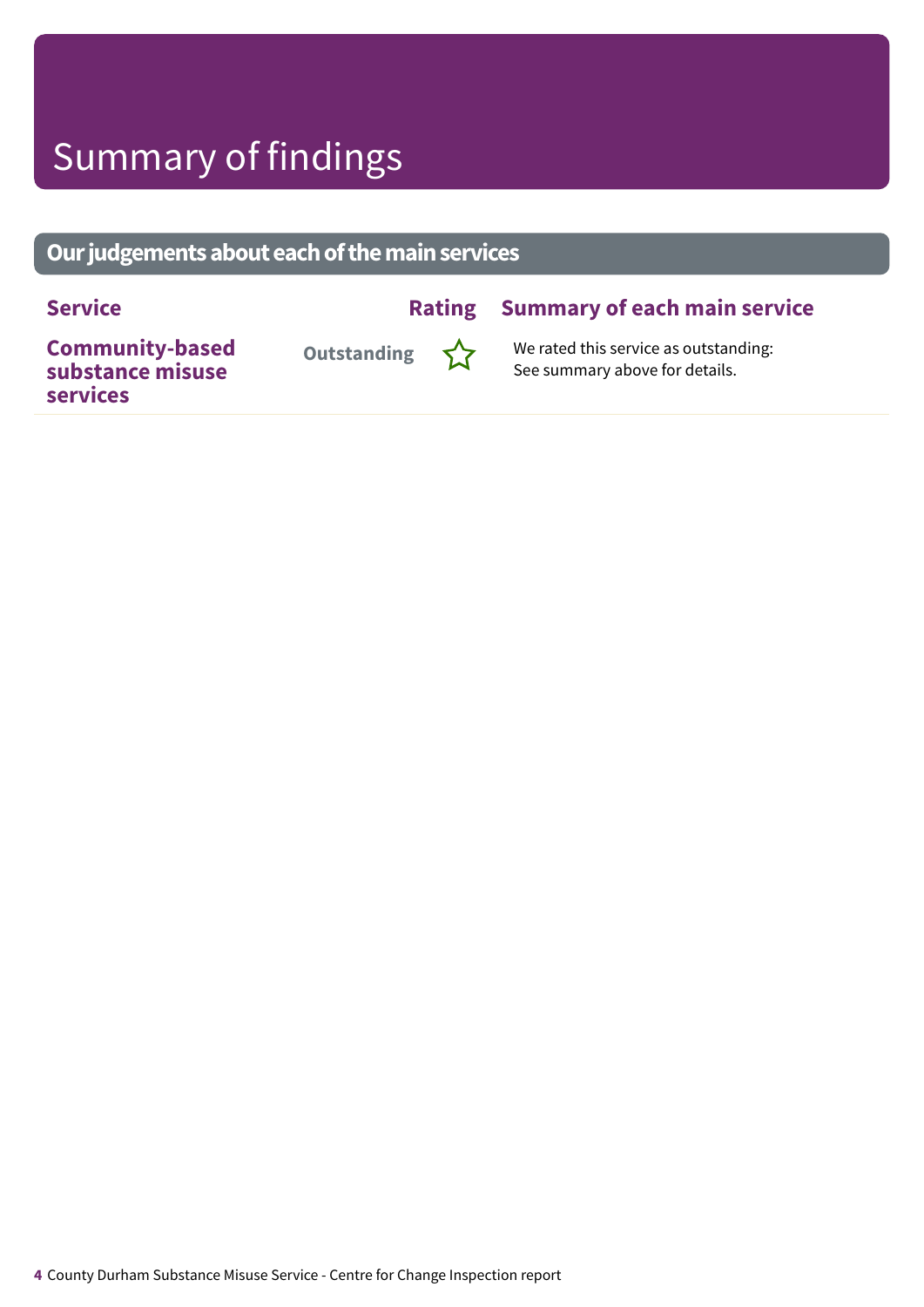## Summary of findings

### **Contents**

| Summary of this inspection                                                   | Page |
|------------------------------------------------------------------------------|------|
| Background to County Durham Substance Misuse Service - Centre for Change     | 6    |
| Information about County Durham Substance Misuse Service - Centre for Change |      |
| Our findings from this inspection                                            |      |
| Overview of ratings                                                          | 9    |
| Our findings by main service                                                 | 10   |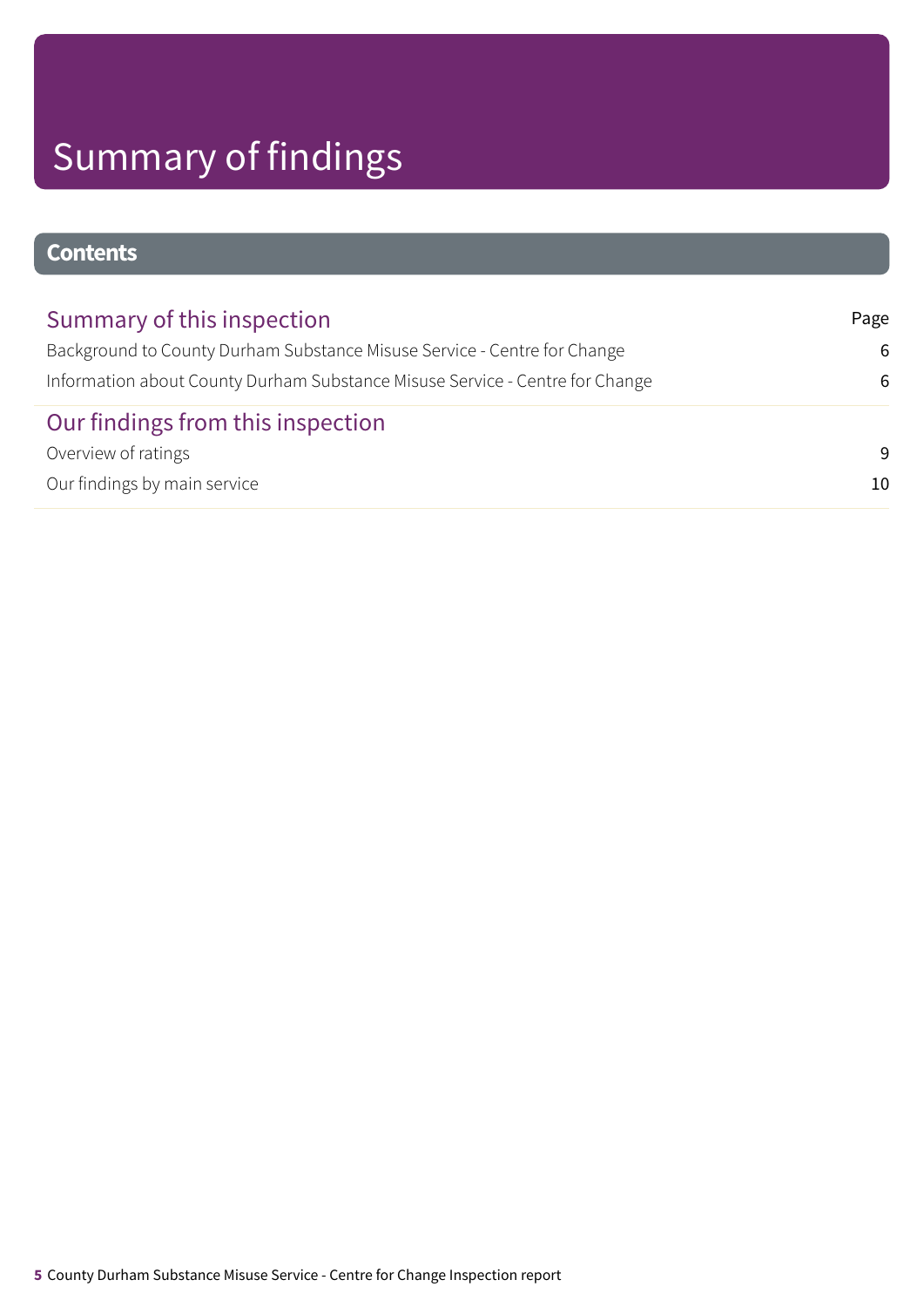### <span id="page-5-0"></span>**Background to County Durham Substance Misuse Service - Centre for Change**

The County Durham Substance Misuse Service is a community-based service delivered by Humankind Charity.

The local council had commissioned an integrated substance misuse service, combining services between two organisations. Humankind Charity provides psychosocial and recovery focussed interventions for children and adults with alcohol and drug addictions. Substitute prescribing and other clinical-based interventions are provided by a partner organisation.

At the time of our inspection visit in February 2022, the service comprised five sites in Durham, Peterlee, Bishop Auckland, Seaham and Consett.

There are dedicated teams within the service including recovery co-ordinators, a criminal justice team, volunteers and ambassadors, a health, outreach prevention and engagement team, young person's workers and recovery academy and harm reduction teams.

This inspection only observed the Humankind element of the service, and the rating applied is specific to the psychosocial and recovery focussed interventions they provide.

The service has been registered with the Care Quality Commission since 26 April 2018 to carry out the regulated activity of treatment of disorder, disease or injury. The service has a registered manager in place who is also the area manager.

The service was last inspected in October 2018; during which we found breaches of regulations 12 and 17 of the Health and Social Care Act 2008 (Regulated Activities) Regulations 2014.

### <span id="page-5-1"></span>**Howwecarriedoutthis inspection**

To fully understand the experience of people who use services, we always ask the following five questions of every service and provider:

- Is it safe?
- Is it effective?
- Is it caring?
- Is it responsive to people's needs?
- Is it well-led?

Before the inspection visit, we reviewed information that we held about the service.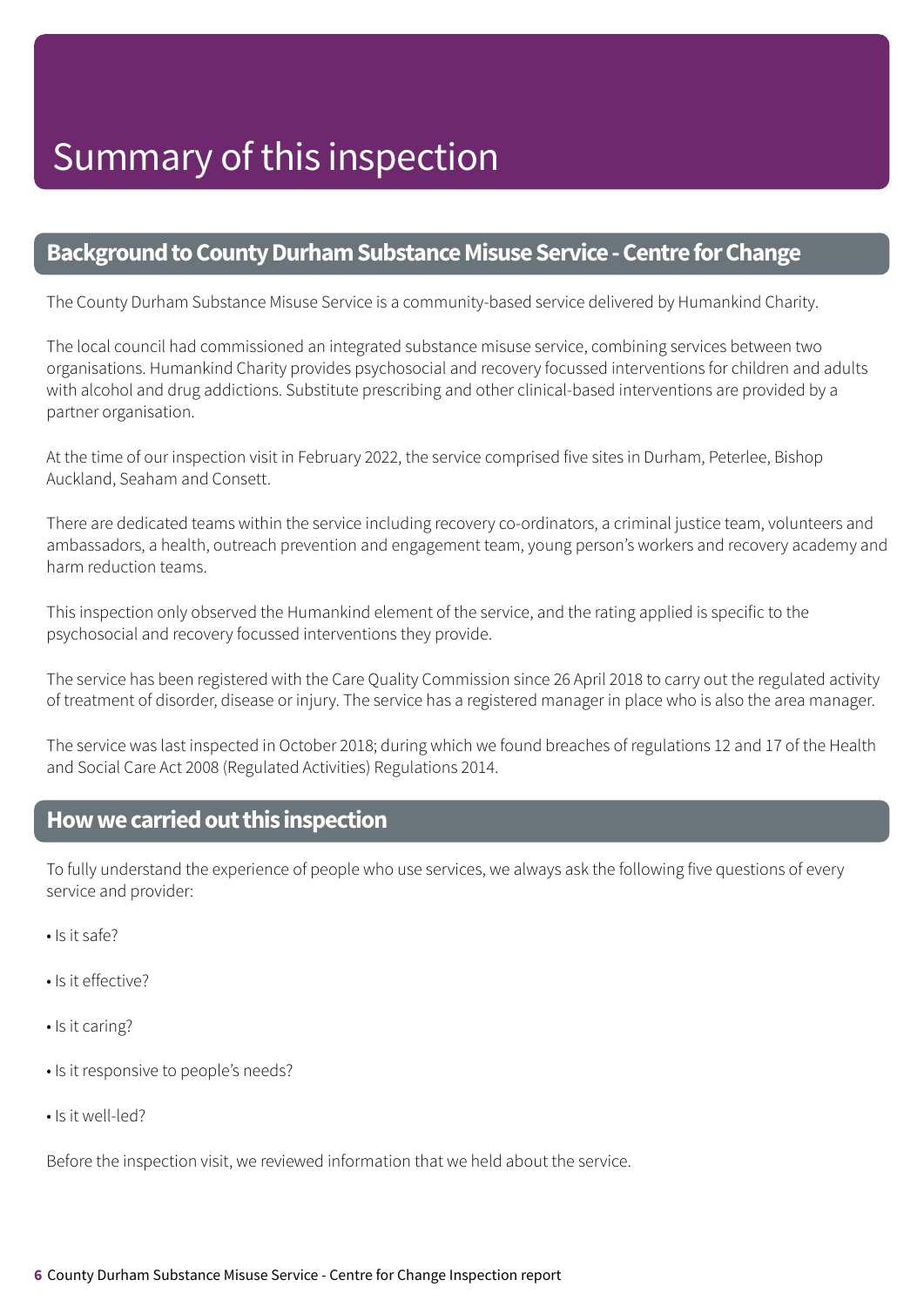### Summary of this inspection

This was a comprehensive inspection which included looking to see if the breaches identified during our previous inspection had been addressed. It was a short-term announced inspection for which we gave the provider 24-hours' notice so they could provide us with information about staff availability to allow us to plan which of the five sites we would inspect. Based on the information we received, we inspected the sites at Bishop Auckland, Peterlee, Durham and Consett.

Our inspection team comprised two Care Quality Commission inspectors, a nurse working as a specialist advisor to the Care Quality Commission and an expert by experience with lived experience of substance misuse.

During the inspection visit, the inspection team:

- spoke with the registered manager of the service
- spoke with the director of the service
- spoke with the service's quality and performance manager
- spoke with 11 staff members including project workers, recovery co-ordinators, administrators, ambassadors, a lived experience worker and an aftercare co-ordinator
- spoke with 16 clients and four carers
- looked at eight clients care and treatment records
- looked at the quality and safety of the environment at each site
- observed a daily flash meeting, a board meeting and a multi-agency risk assessment conference meeting to determine whether staff shared essential information and were knowledgeable about their clients
- observed how staff were interacting with clients
- looked at documents relating to the running of the service.

You can find information about how we carry out our inspections on our website: https://www.cqc.org.uk/what-we-do/ how-we-do-our-job/what-we-do-inspection.

### **Outstanding practice**

We found the following outstanding practice:

Feedback from people who use the service, those who were close to them and stakeholders was continually positive about the way staff treated them. People thought that staff went the extra mile and their care and support exceeded their expectations. Clients told us staff were 'amazing' or 'fantastic', 'they couldn't thank them enough', and they trusted staff at the service.

Staff were highly motivated and inspired to offer care that was kind and promoted people's dignity. Relationships between people who used the service, those close to them and staff were strong, caring, respectful and supportive. These relationships were highly valued by staff and promoted by leaders.

Staff always empowered people who used the service to have a voice and to realise their potential.

The service had purchased a mobile public health facility to facilitate triage and meet the needs of people who lived in rural areas and had complex needs.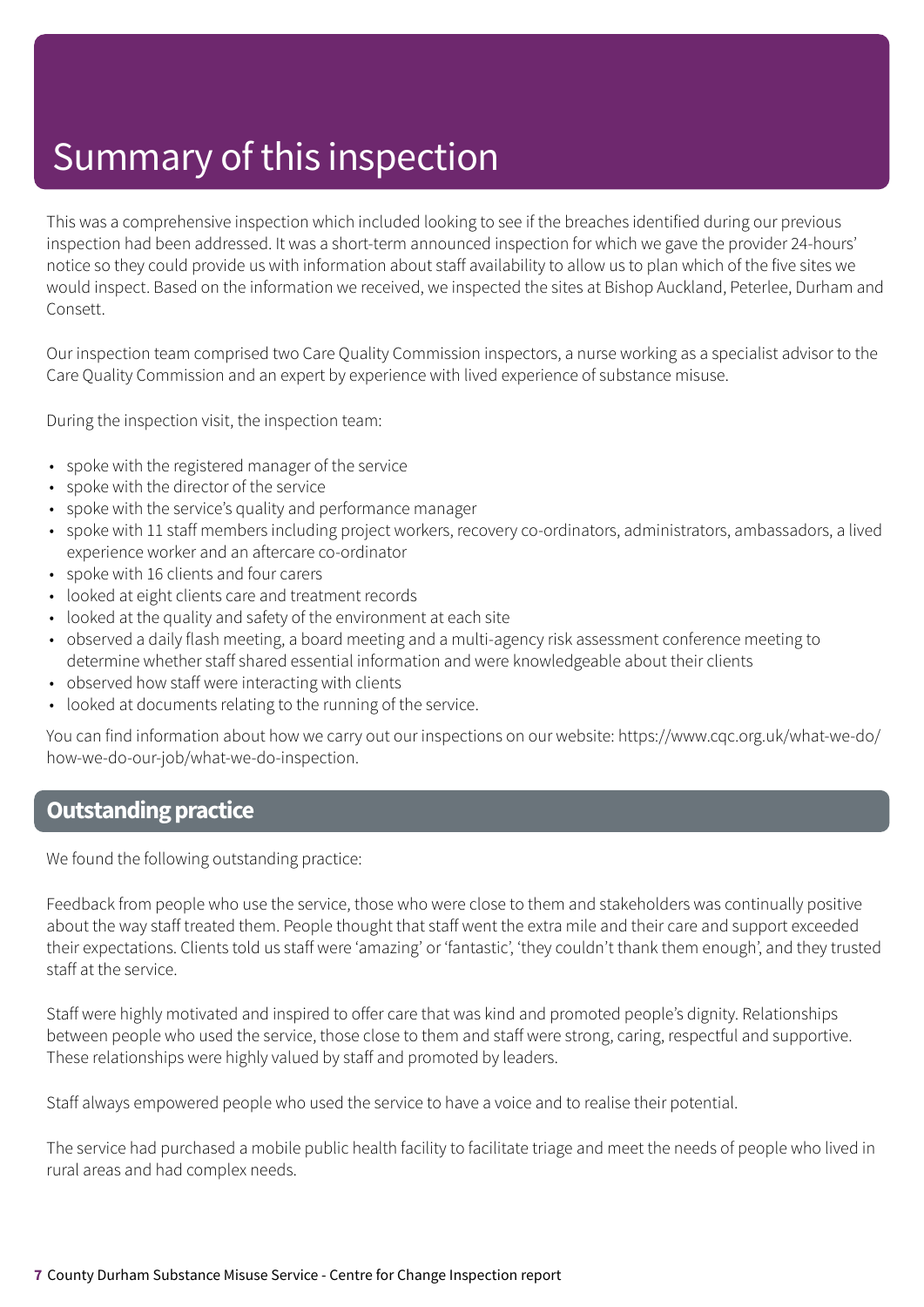### Summary of this inspection

Staff within the service were proactive in recognising and addressing issues facing clients within the community. Staff went above and beyond in their efforts to support clients. For example, staff provided clients with sexual health support which included issuing condoms to promote safe sex. They recognised the financial pressures clients were under and offered free sanitary items to combat period poverty.

Staff did sweeps to locate any rough sleepers and supported them by booking COVID-19 vaccination appointments at suitable venues for them; providing them with clothing, toiletries, showering and laundry facilities and helping them to find housing accommodation.

Humankind had completed a series of 'Alcohol Round Tables' of which the County Durham service contributed to refresh its approach to alcohol interventions. The aim was to have a core alcohol model which was consistent throughout the organisation, with local variations if needed to best serve the local population or to adhere to specific commissioning requirements. The new model was developed in draft pending a consultation with clients.

The service had procured a testing machine which was used by staff within the service and partner organisation to determine if clients had developed antibodies which would indicate they had a blood borne virus and required treatment. At the time of our inspection, staff had referred nine clients for treatment after they had tested positive.

The provider had created an online self-audit tool called Drink Coach that people could complete to ascertain the extent of their alcohol intake. The outcome score denoted the advice they received around managing their drink problem. The tool also included the facility to book an appointment with the service. Over 4,700 people had used the tool and the service had seen an increase in adults aged 45+ accessing the service for treatment through its open access route.

Leaders had an inspiring shared purpose and strived to deliver and motivate staff to succeed. They had embedded and promoted a culture in which the focus was on a positive client experience and in which staff felt motivated to deliver high quality care and treatment.

There were high levels of satisfaction across all staff. Staff felt respected, supported and valued. They felt proud, positive, satisfied, part of the organisation's future direction and spoke highly of the service's culture. Throughout our inspection, we noticed that staff were smiling, and we heard laughter when staff members were in conversation with their peers and managers which evidenced there was a happy and positive culture within the service.

The provider's website supported accessibility by being compatible with a range of on screen reading and translation software. Staff ensured that subtitles were switched on for any videos it uploaded to its website or social media platforms. Staff used imagery or video to help illustrate information wherever possible. The provider's website was configured so that people who were unable to use a mouse could navigate around the site using just their keyboard.

### **Areas forimprovement**

### **Action the service SHOULD take to improve:**

• The service should ensure that all clients are offered a copy of their care plan and that the client's decision as to whether or not to accept it is always recorded within the client's care record.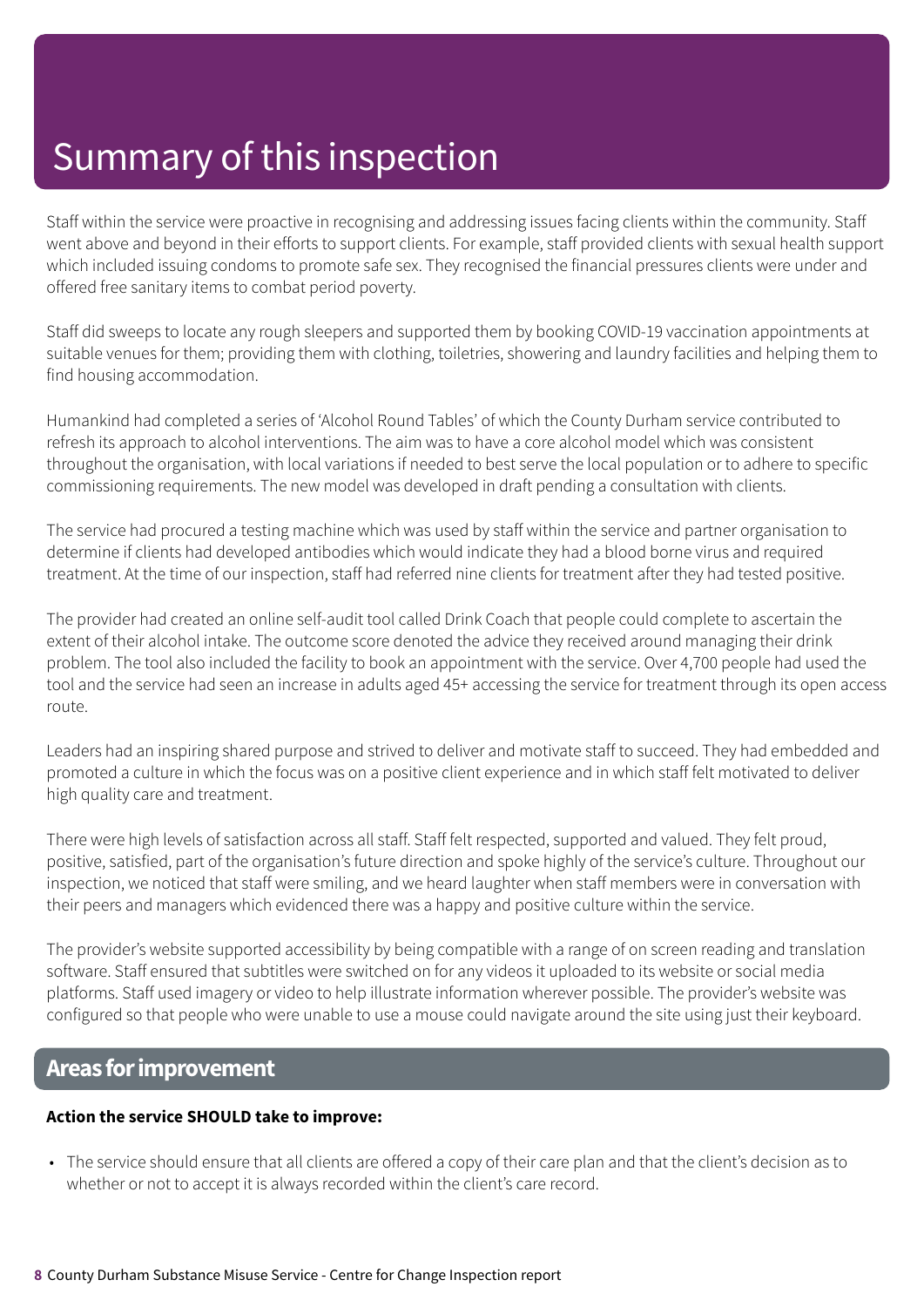## Our findings

### <span id="page-8-0"></span>**Overview of ratings**

Our ratings for this location are:

|                                              | Safe | <b>Effective</b> | Caring             | Responsive         | Well-led | <b>Overall</b> |
|----------------------------------------------|------|------------------|--------------------|--------------------|----------|----------------|
| Community-based<br>substance misuse services | Good | Good             | <b>Outstanding</b> | <b>Outstanding</b> | Good     | Outstanding    |
| <b>Overall</b>                               | Good | Good             | <b>Outstanding</b> | <b>Outstanding</b> | Good     | Outstanding    |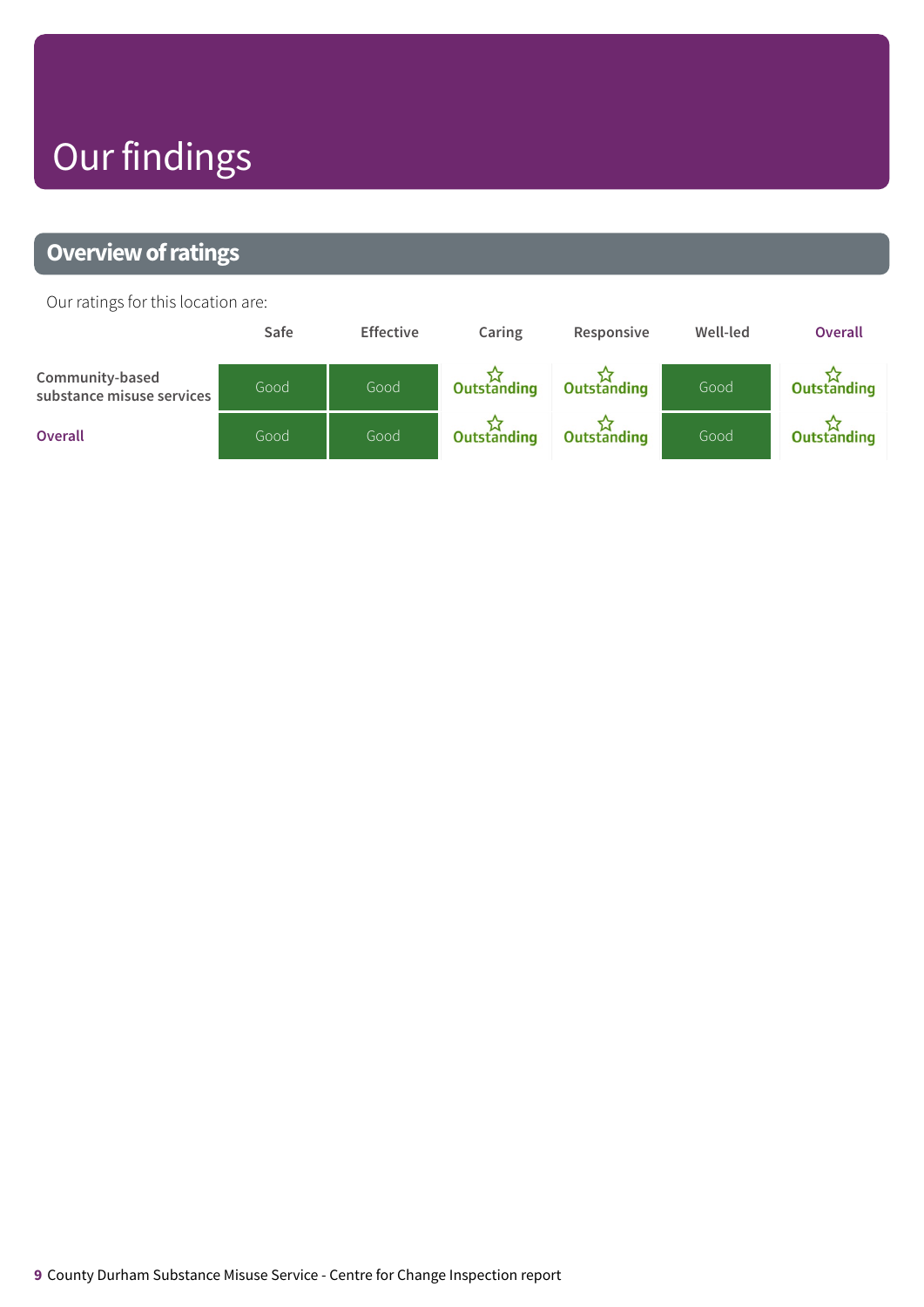**Good –––**

### <span id="page-9-0"></span>Community-based substance misuse services

| Safe             | Good        |  |
|------------------|-------------|--|
| <b>Effective</b> | Good        |  |
| Caring           | Outstanding |  |
| Responsive       | Outstanding |  |
| <b>Well-led</b>  | Good        |  |

**Are Community-based substance misuse services safe?**

Our rating of safe improved. We rated it as good.

### **Safe and clean environment**

### **All clinical premises where clients received care were safe, clean, well equipped, well furnished, well maintained and fit for purpose.**

Staff completed and regularly updated risk assessments of all areas and removed or reduced any risks they identified. We looked at health and safety information during our inspection and staff or the local authority responsible for the buildings undertook environmental risk assessments, health and safety audits and ensured gas, fire, electrical, personal appliance and legionella testing was undertaken.

All interview rooms had alarms and staff available to respond.

All clinic rooms had the necessary equipment for staff to carry out sufficient tests of clients such as urine and blood tests.

All areas were clean, well maintained, well-furnished and fit for purpose.

Staff followed infection control guidelines, including handwashing.

Staff took measures to reduce the risk of COVID-19 transmissions within the service. Staff wore masks and adhered to social distancing guidelines. Rooms used for meetings had been risk assessed to determine the maximum number of people who could use the room safely. The provider's health and safety team conducted onsite inspections to ensure all buildings remained COVID secure in line with guidance and government requirements. There were posters throughout the service buildings about the importance of social distancing.

Staff made sure equipment was well maintained, clean and in working order.

Clinic room and equipment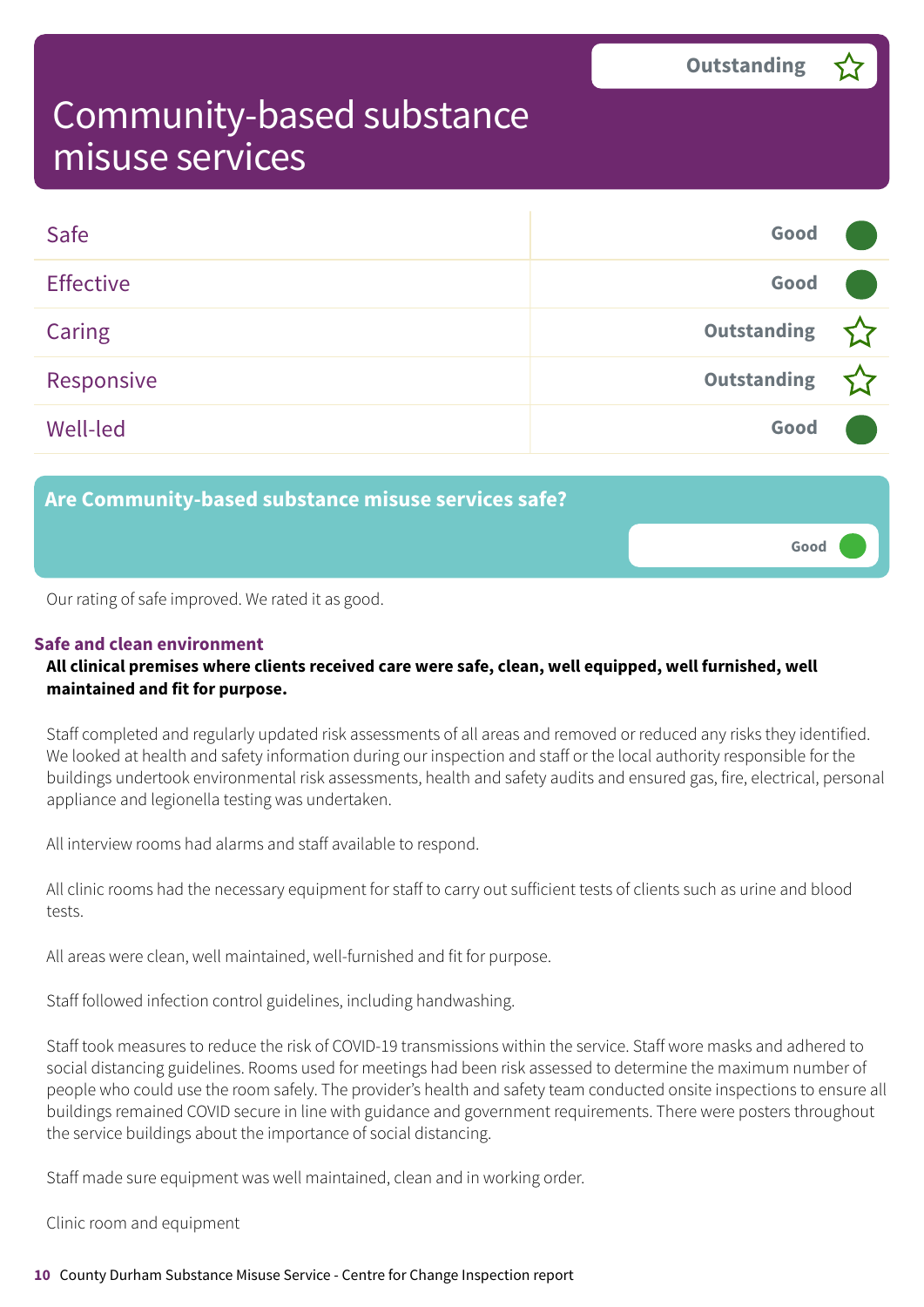The service's clinic rooms were fully equipped, with accessible resuscitation equipment and emergency drugs that staff checked regularly.

The service had equipment and medicines for dealing with emergency situations. Each service kept stocks of naloxone for use in the event of a client overdose. Naloxone is a medicine used to reverse the effects of an opioid overdose. There was also adrenaline for people experiencing anaphylaxis at the sites blood borne vaccines were used. Sites also had a defibrillator, blood pressure monitor, oxygen saturation meter and ambu bag and venti-masks for ventilating. The service also kept stock of medicine for dealing with deficiencies in vitamins B and C due to alcohol misuse.

### **Safe staffing**

The service had enough staff, who knew the clients and received basic training to keep them safe from avoidable harm. The number of clients on the caseload of the teams, and of individual members of staff, was **not too high to prevent staff from giving each client the time they needed.**

The service had enough staff to keep clients safe. These included:

- 29 whole time equivalent recovery co-ordinators
- five whole time equivalent project managers
- nine whole time equivalent recovery academy workers
- six whole time equivalent aftercare workers
- 9.5 whole time equivalent lead practitioners
- three whole time equivalent criminal justice co-ordinators
- six whole time equivalent health, outreach, prevention and engagement co-ordinators
- one whole time equivalent domestic violence worker
- two whole time equivalent harm minimisation workers
- one whole time equivalent quality and performance manager
- one whole time equivalent area manager and,
- one whole time equivalent service director.

Other posts included a data analyst, think family lead, safeguarding lead, prison link liaison worker, rough sleeper outreach workers, police liaison workers and administrators.

There were five vacancies within the service and candidates had been shortlisted for four of these posts and were at the interview stage.

The establishment figures for each service had been determined by the specification of the contract awarded to the provider. Managers reviewed staffing numbers regularly to assess if they were appropriate.

Managers monitored caseloads; aimed to keep them below 60 and if they increased, used agency or fixed term contract staff accordingly. The average caseload at the time of our inspection was 29. Staff had access to case management discussions with their managers during supervision sessions.

Managers were able to redeploy staff to other services in County Durham if necessary.

Managers made arrangements to cover staff sickness and absence. Due to the service being well staffed, most staff shortages were covered within the teams.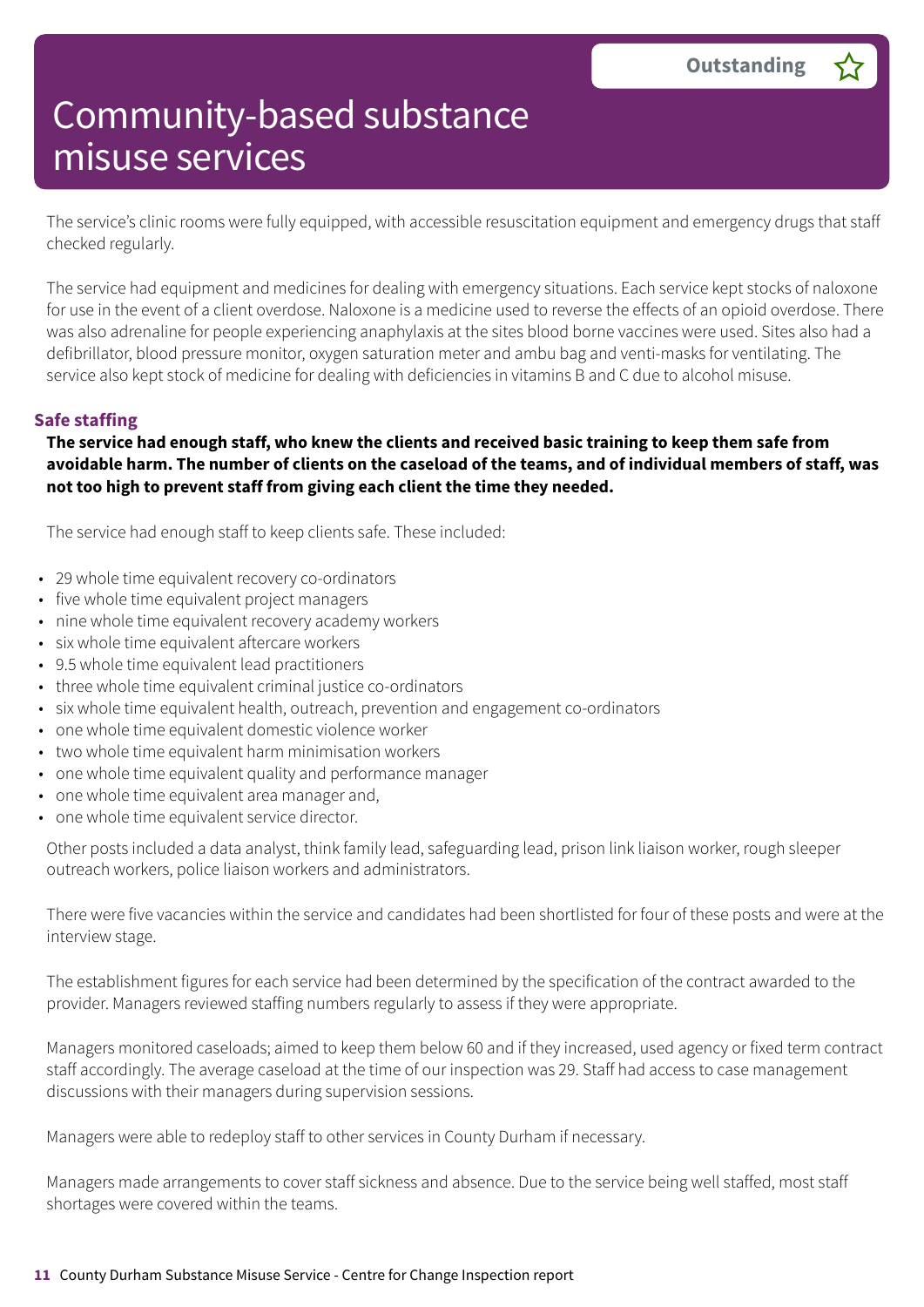Agency staff had been used to cover sickness and gaps in recovery co-ordinators and an administrator post. The total usage of agency staff amounted to 134 weeks over 12 months. The agency staff were familiar with the service. Four of the roles that agency staff were covering had since been permanently filled. Managers made sure all bank and agency staff had a full induction and understood the service before starting their shift.

The average turnover rate in the service was 22.65% in the last 12 months. We were told the reason for the high turnover was due to long-standing staff leaving due to changes within the service. There were five vacancies within the service at the time of our inspection and candidates had been shortlisted for four of these posts and were at the interview stage.

Managers supported staff who needed time off for ill health. Staff told us that managers were very supportive; they were helped to return to work and could come back on a phased return when necessary.

The average staff sickness rate in the previous 12 months was 6.65%.

All staff within the service carrying out regulated activities had up to date Disclosure and Barring Service checks in place to ensure they were suitable to work with vulnerable adults and children.

#### **Nursing staff**

There were no nurses in the Humankind service. However, nurses and non-medical prescribers were employed by the partner provider, who provided advice and support to staff within Humankind when necessary.

#### **Medical staff**

Medical staff, including nurses and non-medical prescribers trained in basic life support within the clinical service were employed by the partner agency.

The service could get support from a psychiatrist quickly when they needed to. The service had forged links with the local mental health trust who could arrange for clients to receive support when necessary. There was also a dual-diagnosis nurse employed within the clinical service provided by a partner agency who could provide advice and support to staff when there were concerns about a client's mental health or mental capacity.

#### **Mandatory training**

Staff had completed and kept up to date with their mandatory training. The provider's target for mandatory training compliance was 85% and this had been exceeded in all areas. The overall compliance at the time of our inspection was 98%.

The mandatory training programme was comprehensive and met the needs of clients and staff. Training included fire safety, Mental Capacity Act, safeguarding, unconscious bias (including equality and diversity), information governance, health and safety, e-learning modules, infection control and welcome to Humankind.

Managers monitored mandatory training and alerted staff when they needed to update their training. Managers received updates from the provider's human resources department in relation to staff compliance with their mandatory training.

#### **Assessing and managing risk to clients and staff**

**Staff assessed and managed risks to clients and themselves well. They responded promptly to sudden** deterioration in a client's health. There were no waiting lists within the service, so clients were seen quickly. **Staff followed good personal safety protocols.**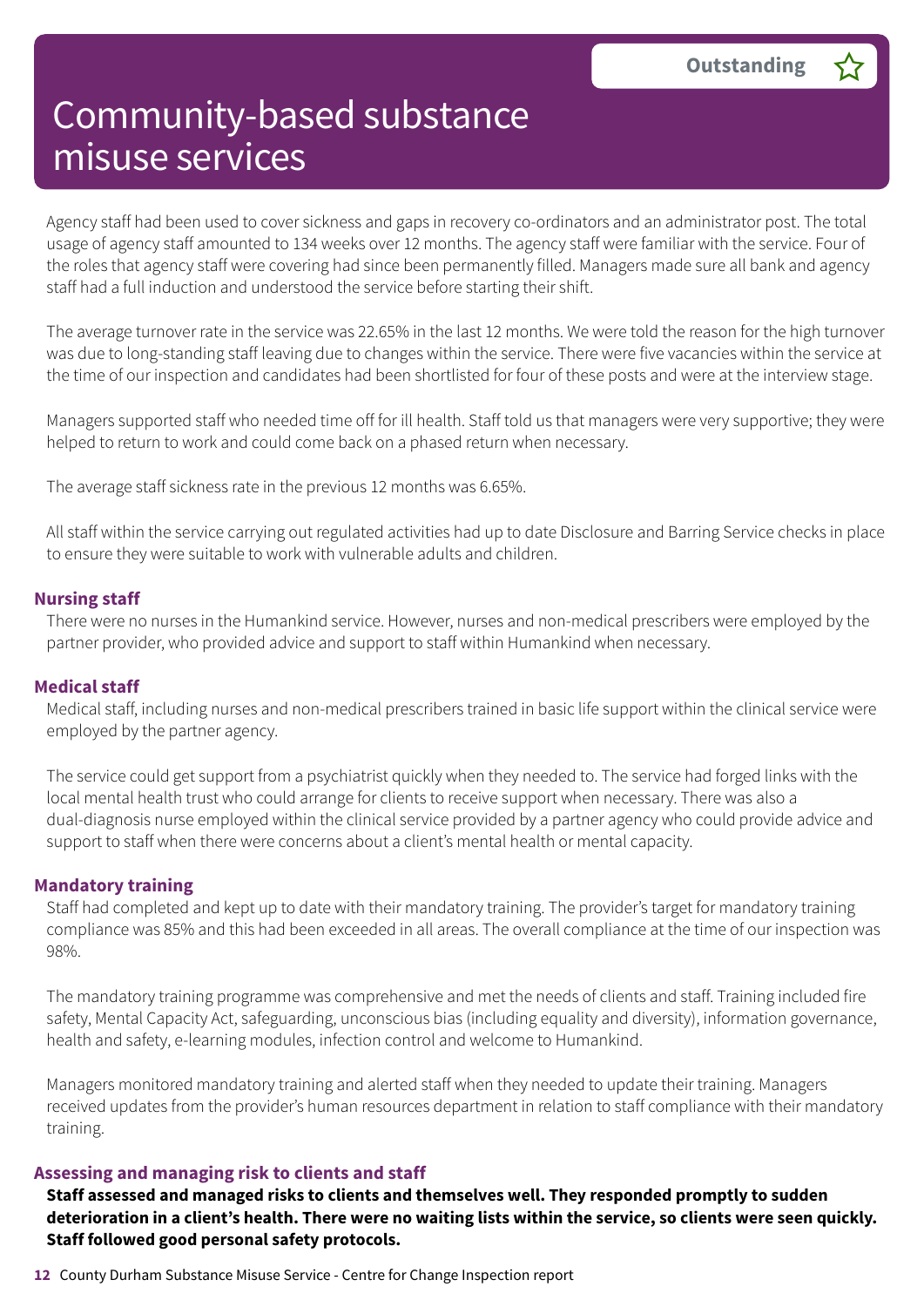### **Assessment of client risk**

The assessment of client risk had improved since our last inspection of the service. Staff completed risk assessments for each client on admission, using a tool built into the care records system. The tool was in-line with those recognised within the substance misuse field. Risk assessments were reviewed every 12 weeks as a minimum or following any changes in circumstance, presentation, medicine or any other issue that could affect risk or recovery.

We looked at eight care records during our inspection and found risk assessments were in place for all eight clients; were regularly reviewed and were up to date.

#### **Management of client risk**

We saw evidence in care records that staff created risk management plans to mitigate the effects of risks that had been identified. These included plans to address intolerance to alcohol as a result of reducing alcohol intake, risks in relation to clients' children and no lone working when clients were known to be violent, aggressive or on the sex offenders register.

Staff responded promptly to any sudden deterioration in a client's health. Staff were able to identify the signs that clients' health may have deteriorated and respond accordingly.

Staff made clients aware of the risks of continued substance misuse and safety planning was an integral part of recovery plans. We saw evidence in care records that harm minimisation advice was provided to clients. There was a harm minimisation lead practitioner and a harm minimisation outreach worker employed within the service. Staff gave clients a leaflet in relation to family safety. This included advice and guidance around child safety, support available to the client, child supervision and telephone numbers for each site within the service and the National Society for the Prevention of Cruelty to Children.

There were no waiting lists within the service despite the restrictions and pressures caused by the COVID pandemic.

The service had effective lone working processes in place. These included:

- the use of signing in and out books in the reception areas
- visual boards in the reception office to inform staff of their colleagues' whereabouts
- the use of electronic calendars and,
- a buddying system by which a colleague contacted the person working alone in the community to check they were safe if they had not returned to the service when expected.

The service had a process for staff to follow when clients unexpectedly exited from treatment. This formed part of the provider's 'did not attend' policy. Staff made numerous attempts to contact the client, contacted pharmacies, families and carers, probation services, social care and arranged for the police to undertake welfare checks.

The service had a process in place to respond to suspicions or evidence that clients had passed their substitute medicine to a third-party for illicit purposes (an act commonly known as diversion). This included testing clients to ensure they were complying with their medicine, discussing possible diversion with the client and placing the client back on supervised consumption when necessary.

Staff recorded any conflicts between clients within their records which flagged as alerts when opened. This meant staff could ensure they booked appointments for these clients at separate times to each other.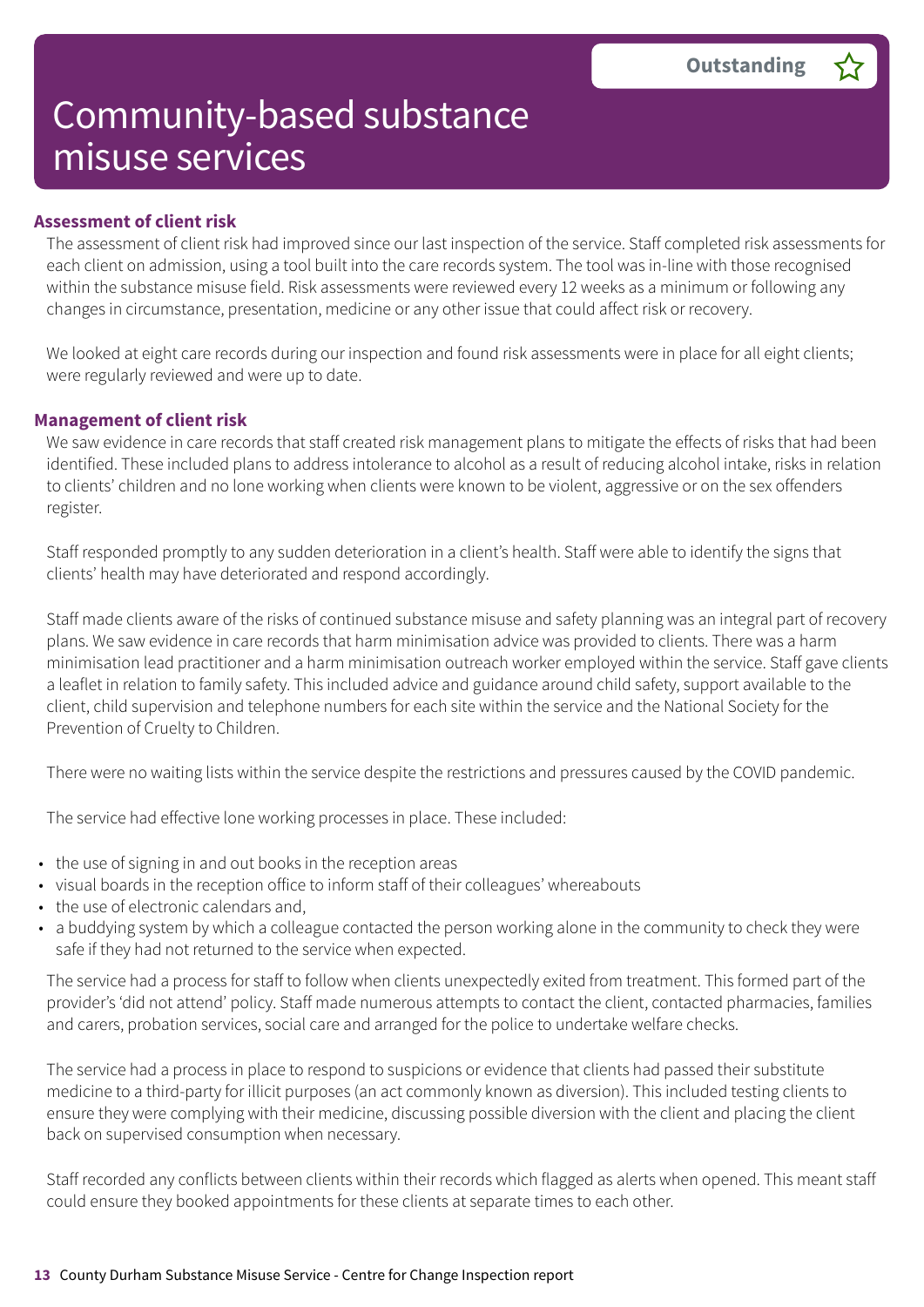#### **Safeguarding**

### Staff understood how to protect clients from abuse and the service worked well with other agencies to do so. **Staff had training on how to recognise and report abuse and they knew how to apply it.**

People who used the service and their loved ones were at the centre of safeguarding and protection from discrimination. This was evidenced by:

- the service having its own safeguarding lead
- staff being up to date with safeguarding and unconscious bias training which was appropriate for their role
- there were three supervisors who had received National Society for the Prevention of Cruelty to Children training and
- staff had made 19 adult and 67 safeguarding referrals to the local authority in the last 12 months which included themes around concerns over children being at the home of clients who were under the influence of drugs and/or alcohol and abuse within the home.

Staff could give examples of how to protect clients from harassment and discrimination, including those with protected characteristics under the Equality Act.

Staff knew how to recognise adults and children at risk of or suffering harm and worked with other agencies to protect them

Staff knew how to make a safeguarding referral and who to inform if they had concerns.

There had been no serious case reviews in the 12 months prior to our inspection.

### **Staff access to essential information**

**Staff kept detailed records of clients' care and treatment. Records were clear, up-to-date and easily available to all staff providing care.**

Client notes were comprehensive, up to date and all staff could access them easily.

Records were stored securely. Staff needed a username and password to gain access to the care records system.

#### **Medicines management**

**The service's partner provider used systems and processes to safely prescribe, administer, record and store medicines. Staff working for this provider regularly reviewed the effects of medicines on each client's mental and physical health.**

The medicines management arrangements were the responsibility of the partner organisation.

#### **Track record on safety**

#### **The service had a good track record on safety.**

The provider had a sustained track record of safety supported by accurate performance information.

Staff reported serious incidents clearly and in line with the provider's policy.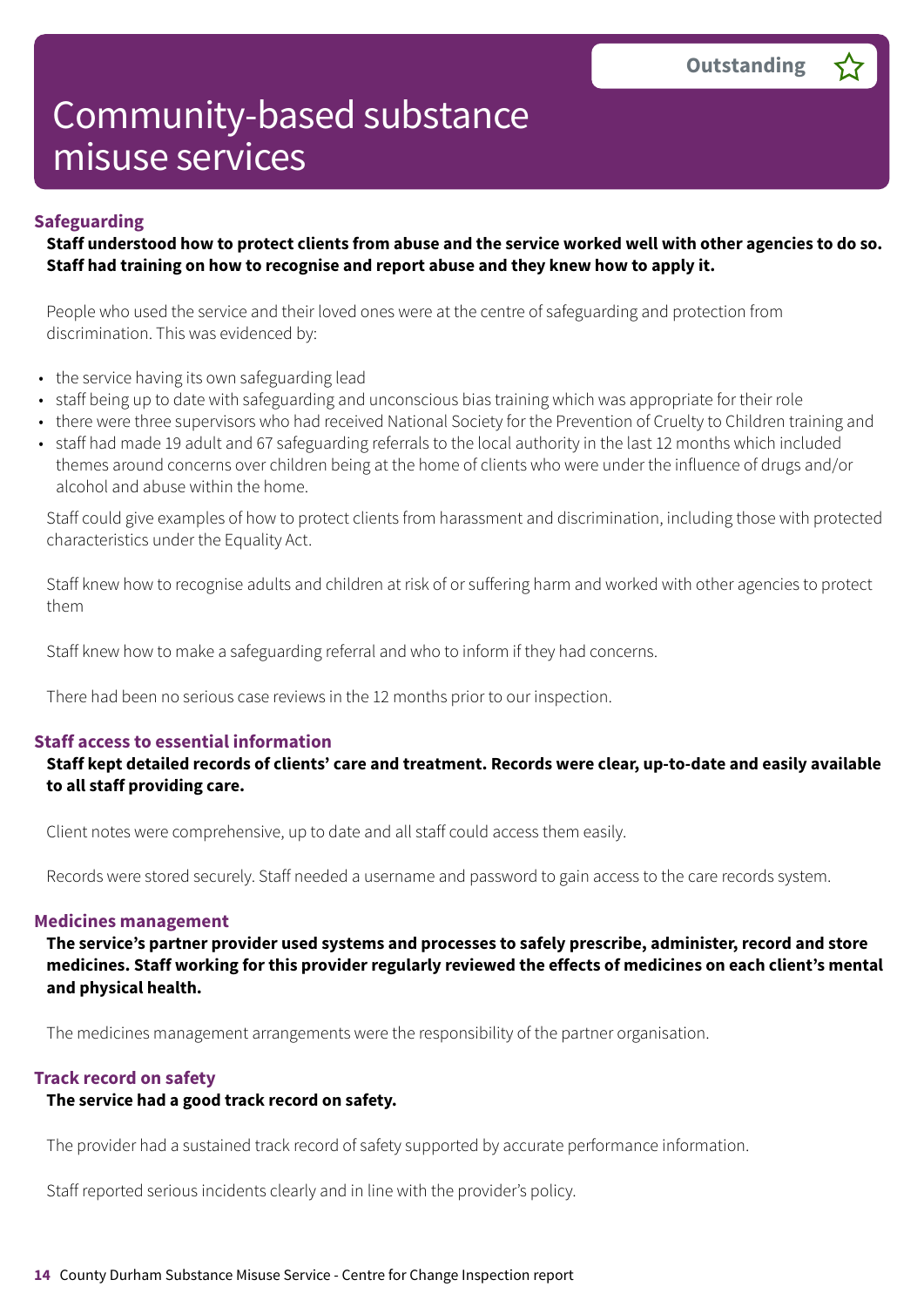There was ongoing, consistent progress towards safety goals reflected in a zero-harm culture. There had been two serious incidents in the last 12 months, neither of which were in relation to clients nor staff being harmed.

The first was in relation to a staff member's supervision notes being missing from their personnel file. This was reported to the Information Commissioner's Office.

The second was in relation to the temporary loss of access to the service's care record system following works carried out by the local authority's IT department. The service had not been made aware of the works being carried out. The local authority agreed that moving forward, the service would be informed of any works which may result in disruption; works would be undertaken outside of the service's working hours and the care records system would be tested following work being completed.

Managers debriefed and supported staff after any serious incident. The staff member whose supervision notes were missing was debriefed and supported once the issue was identified.

### **Reporting incidents and learning from when things go wrong**

**The service managed client safety incidents well. Staff recognised incidents and reported them appropriately. Managers investigated incidents and shared lessons learned with the whole team and the wider service. When things went wrong, staff apologised and gave clients honest information and suitable support.**

Staff knew what incidents to report and how to report them. These included client deaths, safeguarding issues, concerns about clients' welfare and any concerns about mental health or mental capacity.

Staff raised concerns and reported incidents and near misses in line with the provider's policy.

There had been no never events within the service. Managers shared learning with their staff about never events that happened elsewhere via flash meetings and monthly all staff meetings.

There was a genuinely open culture in which all safety concerns raised by staff and people who use service were highly valued as being integral to learning and improvement. All staff were open and transparent, and fully committed to reporting incidents and near misses.

Learning was based on a thorough analysis and investigation of things that go wrong. All staff were encouraged to participate in learning to improve safety as much as possible. For example, the quality and performance manager provided feedback and lessons learned from incidents to all staff via quarterly learning loops.

Managers investigated incidents thoroughly. Clients and their families were involved in these investigations. The system used for logging incidents required staff to record all interested parties related to the incident to ensure they were involved and kept informed of any progress.

Staff understood the duty of candour. They were open and transparent and gave clients and families a full explanation if and when things went wrong.

The service had made two duty of candour reports in the last 12 months. Both of these were in relation to information governance. Further guidance was issued to staff via learning loops, staff meetings and supervision sessions. Staff involved in the data breaches were given further targeted information governance training. Both incidents were reported to the Information Commissioner's Office and feedback was given to the service on improvements.

#### **15** County Durham Substance Misuse Service - Centre for Change Inspection report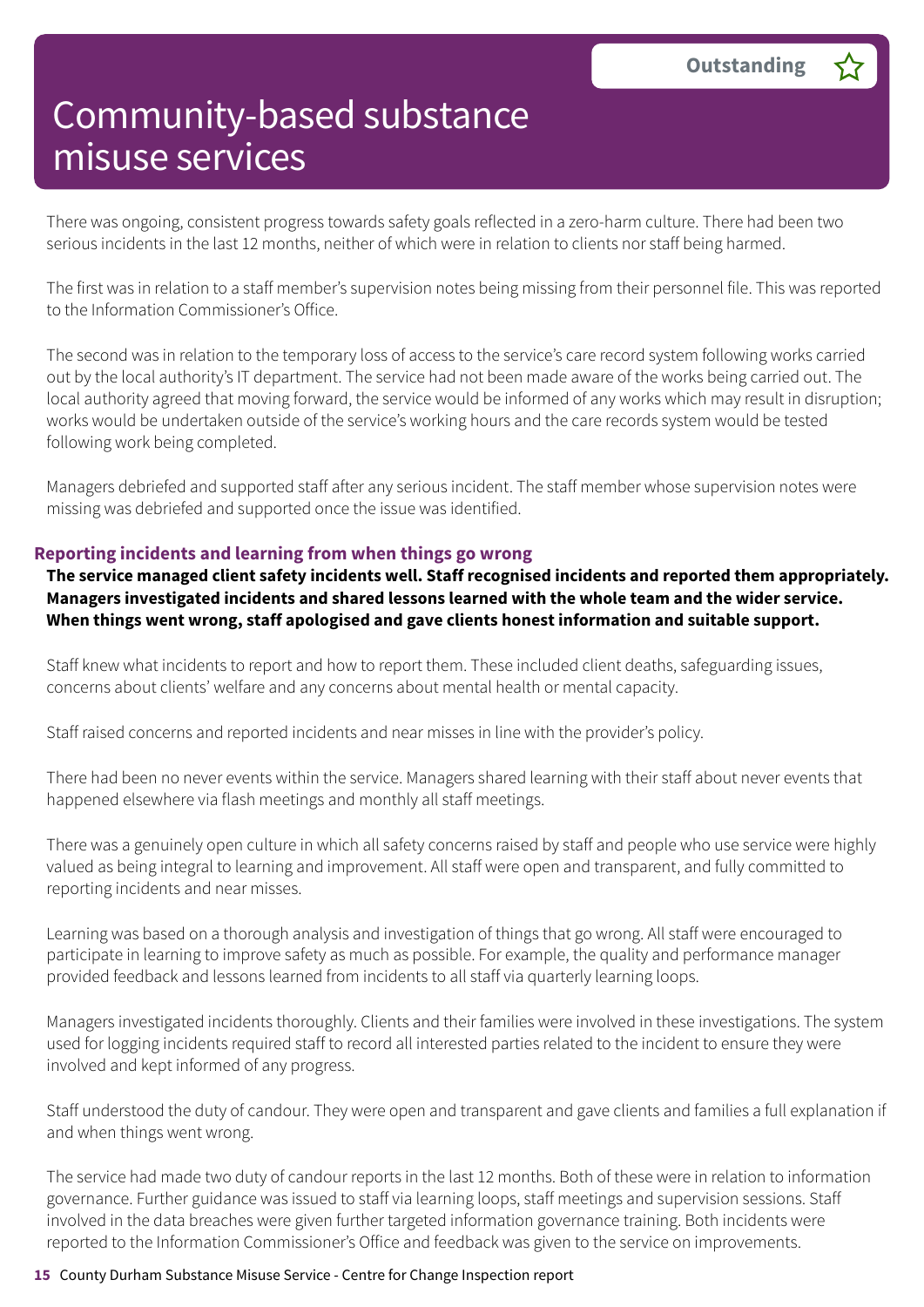**Good –––**

### Community-based substance misuse services

Staff met to discuss the feedback and look at improvements to client care. We observed two flash meetings and a regional board meeting and these included feedback from incidents and lessons learned.

There was evidence that changes had been made as a result of feedback. For example, managers had identified a concerning number of incidents in which clients had exhibited behaviours that challenge at the Durham site. When they reviewed the reception area of the Durham building, they identified the décor was very bright and 'loud' and there were too many posters and leaflets on walls and noticeboards. The décor was changed to a more relaxing and subdued colour and leaflets and posters were kept to a minimum. This calmer environment resulted in the number of incidents involving behaviours that challenge significantly reducing.

### **Are Community-based substance misuse services effective?**

Our rating of effective improved. We rated it as good.

#### **Assessment of needs and planning of care**

Staff assessed the mental health needs of all clients. They worked with clients and families and carers to **develop individual care plans and updated them as needed**. **Care plans reflected the assessed needs, were personalised, holistic and recovery-orientated.**

We saw evidence in care records that staff completed comprehensive mental health assessments and care plans for each client that met their mental and physical health needs. Staff regularly reviewed and updated care and recovery plans when clients' needs changed.

The quality of care and recovery plans had significantly improved. We looked at eight clients' care records and found that care and recovery plans were personalised, holistic and recovery-orientated. Care plans had improved since our last inspection. We reviewed eight care plans and found they included clients' strengths and goals, motivation to change and equality and diversity information pertaining to the client. Recovery plans identified who the client's recovery co-ordinator was.

We saw evidence in care records that the partner organisation carried out ongoing reviews of clients' physical health.

### **Best practice in treatment and care**

Staff provided a range of treatment and care for clients based on national guidance and best practice. They ensured that clients had good access to physical healthcare and supported them to live healthier lives. Staff **used recognised rating scales to assess and record severity and outcomes. They also participated in quality improvement initiatives.**

The percentage of adult clients who had successfully completed their care and treatment in the last 12 months was 50% and the figure for children and young people was 81%.

Staff provided a range of care and treatment suitable for the clients in the service which were in line with best practice and national guidance. These included drug misuse prevention, needle and syringe exchange programmes and psychosocial interventions.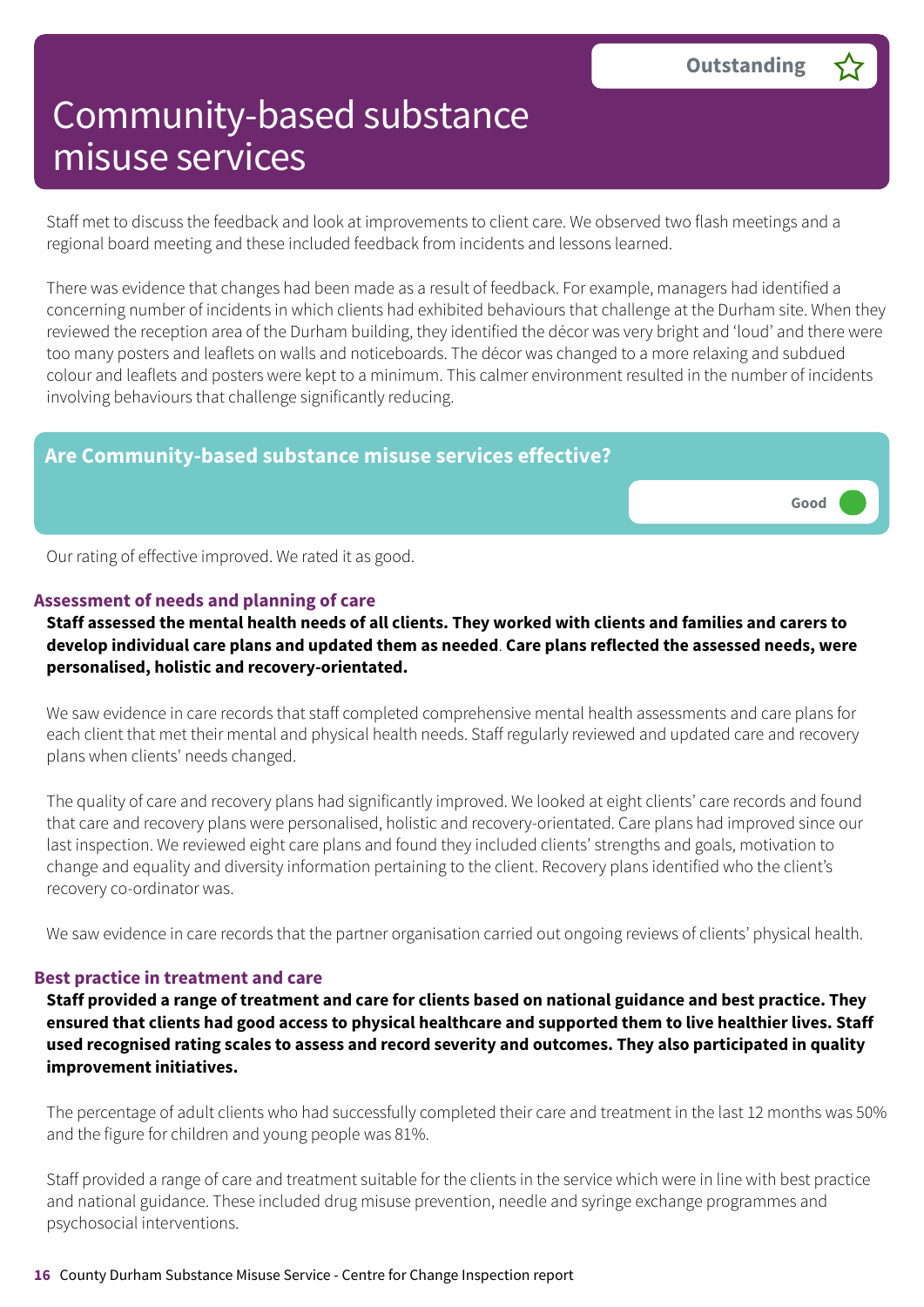Staff made sure clients had support for their physical health needs, either from their GP or community services. There were also two full time harm minimisation workers within the service who provided advice and support to clients and staff around safe injecting and other physical health issues.

Staff supported clients to live healthier lives by supporting them to take part in programmes or giving advice. This included advice around reducing substance use; exercise, diet, getting access to outdoor green spaces to encourage better mental health, smoking cessation, harm minimisation advice and sexual health support.

Staff used recognised rating scales to assess and record the severity of clients' conditions and care and treatment outcomes. Staff used red, amber and green ratings to denote the status and current risks of clients. Staff also used the recognised treatment outcome profiles tool to monitor clients' substance use, injecting risk behaviours, criminal activity and health and social functioning.

Staff used technology to support clients. This included the use of online meeting platforms, phone-based appointments, client access to online recovery groups and issuing clients with phones and tablets.

There was an integrated clinical audit programme led by the partner organisation.

### **Skilled staff to deliver care**

The teams included or had access to the full range of specialists required to meet the needs of clients under their care. Managers made sure that staff had the range of skills needed to provide high quality care. They **supported staff with appraisals, supervision and opportunities to update and further develop their skills. Managers provided an induction programme for new staff.**

The service had access to a full range of specialists to meet the needs of the clients. This included GPs, mental health teams, harm minimisation workers, recovery co-ordinators, criminal justice co-ordinators, recovery academy workers, aftercare workers, lead practitioners, a domestic violence worker, a think family lead and rough sleeper outreach workers.

Managers made sure staff had the right skills, qualifications and experience to meet the needs of the clients in their care, including bank and agency staff.

Managers gave each new member of staff a full induction to the service before they started work. Staff received an in-depth induction which included all mandatory training requirements; shadowing opportunities, not only with staff within the same role but other roles within the service. Ambassadors and volunteers received very similar induction and were treated the same as regular staff.

Managers supported staff to develop through yearly, constructive appraisals of their work. At the time of our inspection, all staff eligible for an annual appraisal had received one in the last 12 months.

Managers supported staff through regular, constructive clinical supervision of their work. The provider's target for supervision compliance was every 12 weeks. However, the service had exceeded this target as staff received supervision every four to six weeks.

Managers identified any training needs their staff had and gave them the time and opportunity to develop their skills and knowledge. All staff had objectives focused on improvement and learning.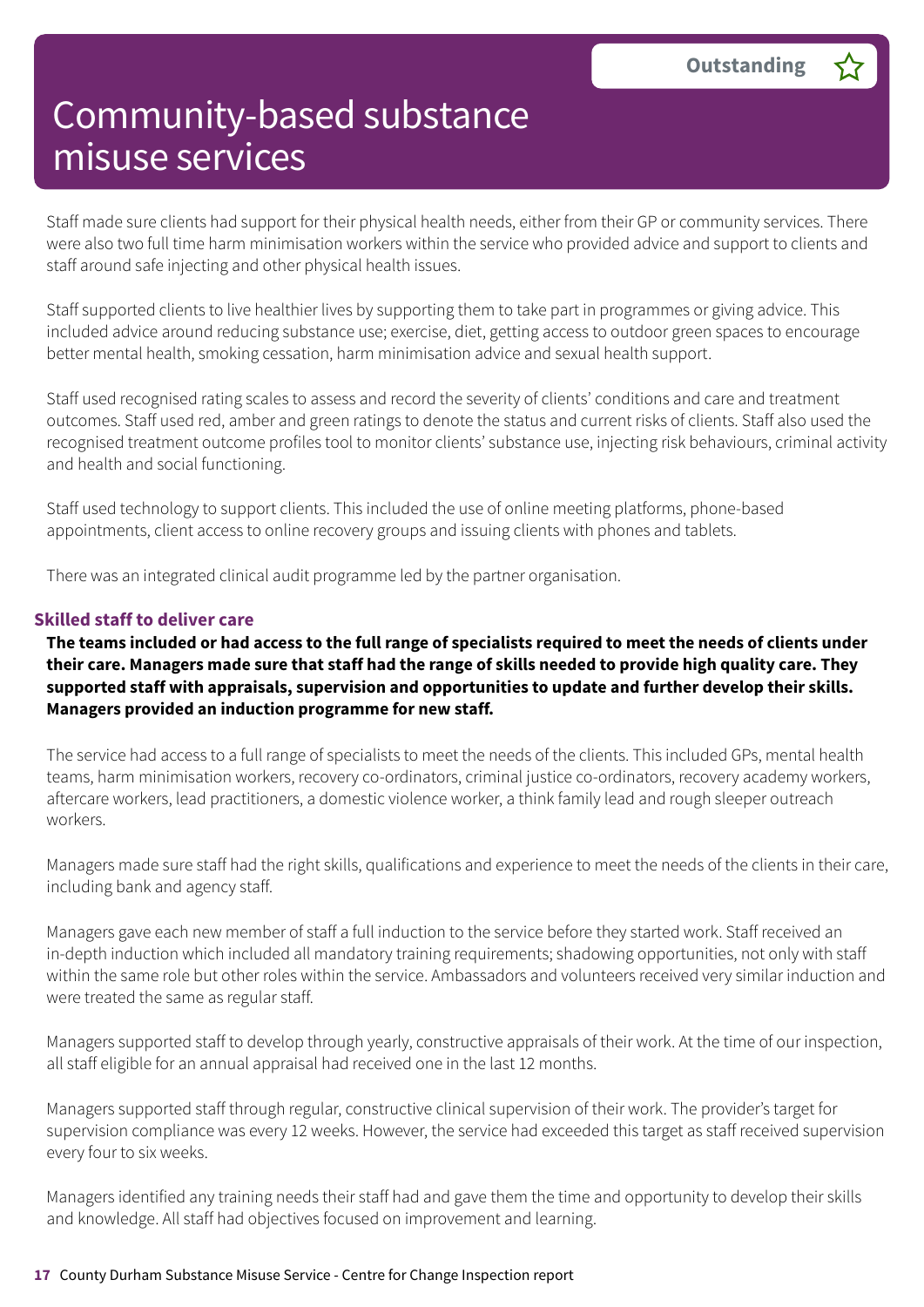Managers made sure staff received any specialist training for their role. Examples of specialist training undertaken by staff included motivational interviewing, cyber-safety and the International Treatment Effectiveness Project.

Managers recognised poor performance, could identify the reasons and dealt with these. The provider had a performance management system in place which included a process for addressing staff performance issues.

Managers recruited, trained and supported volunteers to work with clients in the service. We spoke with a volunteer who was training to aid people with their recovery as they had lived experience of addiction. Another volunteer worked in the needle exchange service at the Durham site and also provided clients with advice around alcohol and drug use.

### **Multidisciplinary and interagency teamwork**

Staff from different disciplines worked together as a team to benefit clients. They supported each other to **make sure clients had no gaps in their care. The teams had effective working relationships with other relevant teams within the organisation and with relevant services outside the organisation.**

Managers made sure staff attended regular team meetings or gave information from those they could not attend. Team meetings were held monthly within each site. There were also operational management group meetings each month. These were led by the area manager to review service delivery and performance, safety, quality standards, incidents, client deaths, human resources and finance issues and the service business plan. There were also monthly quality and performance meetings attended by managers, death in service review meetings and daily flash meetings.

The multidisciplinary team had input into clients' comprehensive assessments. Professionals included project managers, nurses and non-medical prescribers from the partner organisation, recovery co-ordinators, substance misuse social workers, children's services, probationary services, the police and other criminal justice services.

Staff made sure they shared clear information about clients and any changes in their care, including during transfer of care. For example, we observed a multi-agency risk assessment conference between the Bishop Auckland service and other professionals including social services, mental health professionals and adults and children's safeguarding teams. The staff member from the service had a good knowledge of each client being discussed and the risks associated with them. The staff member also took notes of any updates from the other attendees to add to the clients' care records.

Recovery plans included clear care pathways to other supporting services. Staff worked with health, social care and other agencies to plan integrated and coordinated pathways of care to meet the needs of different client groups.

Staff had effective working relationships with other internal teams in the organisation and external services. Staff shared clients' treatment plans with their GP when the client had consented for them to do so.

### **Good practice in applying the Mental Capacity Act**

**Staff supported clients to make decisions on their care for themselves. They understood the provider's policy on the Mental Capacity Act 2005 and assessed and recorded capacity clearly for clients who might have impaired mental capacity.**

Staff received and were consistently up to date with their Mental Capacity Act training and had a good understanding of at least the five principles. At the time of our inspection, 98% of staff within the service had completed their Mental Capacity Act training.

There was a clear policy on the Mental Capacity Act, which staff could access via the provider's intranet.

#### **18** County Durham Substance Misuse Service - Centre for Change Inspection report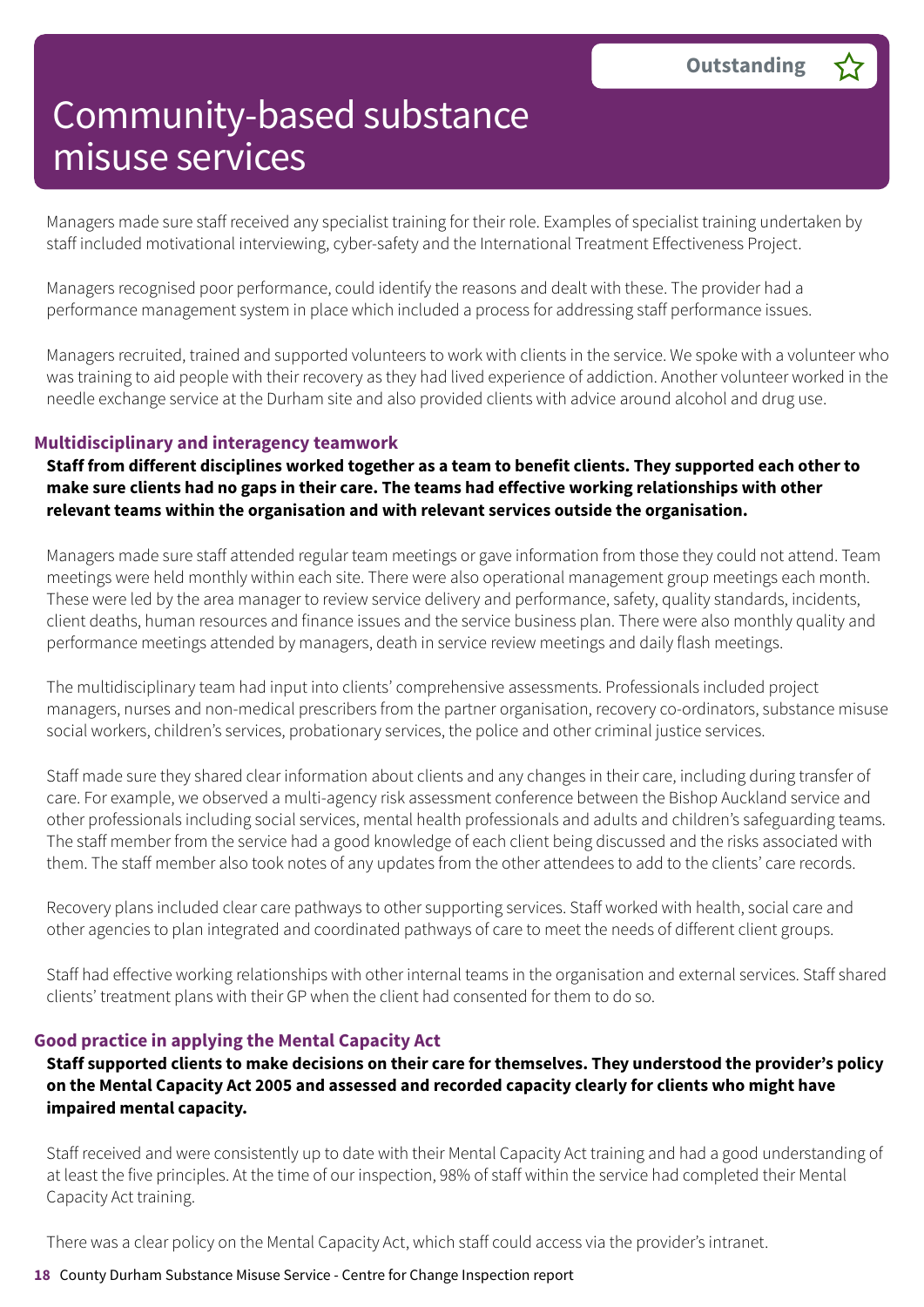Staff knew where to get accurate advice on the Mental Capacity Act. There was a dual diagnosis nurse within the partner organisation who provided advice and support to staff when there were concerns about a client's mental health. Project managers regularly reviewed care records to ensure staff followed the Mental Capacity Act and associated processes correctly. The service also worked closely with a local mental health trust.

Staff within the service assessed capacity at each client's appointment and recorded this within their care record. We saw evidence in care records that clients signed consent to treatment forms.

Staff gave clients all possible support to make specific decisions for themselves before deciding a client did not have the capacity to do so.



Our rating of caring improved. We rated it as outstanding.

### **Kindness, privacy, dignity, respect, compassion and support**

**People were truly respected and valued as individuals and were empowered as partners in their care, practically and emotionally, by an exceptional and distinctive service.**

### **Staff treated clients with compassion and kindness. They went the extra mile and above and beyond expectations in order to support and meet the needs of clients.**

During our inspection, all interactions we observed were kind, caring, respectful, discrete and compassionate.

There was a strong, visible person-centred culture. Staff were highly motivated and inspired to offer care that was kind and promoted people's dignity. Relationships between people who used the service, those close to them and staff were strong, caring, respectful and supportive. These relationships were highly valued by staff and promoted by leaders.

Feedback from people who used the service, those who were close to them and stakeholders was continually positive about the way staff treated them. People valued their relationships with the staff team and felt that they often went 'the extra mile' for them when providing care and support. Staff recognised and respected the totality of people's needs. They always took people's personal needs into account, and people's emotional and social needs were seen as being just as important as their physical needs. For example, clients told us they had been helped by staff to deal with social services which had resulted in their child being able to live with them; staff had proactively helped them to become a foster carer and their recovery co-ordinator accompanied them to appointments with their GP and community psychiatric nurse to advocate on their behalf. Others said their recovery co-ordinator had helped them build their confidence and self-esteem and were supportive when they were feeling anxious.

We spoke with 16 clients who were using the service. Clients said staff were always kind, treated them with dignity and respect, were compassionate and supportive. They praised staff for standing up for them and helping them manage their addictions. Clients told us staff were 'amazing' or 'fantastic', 'they couldn't thank them enough', and they trusted staff at the service.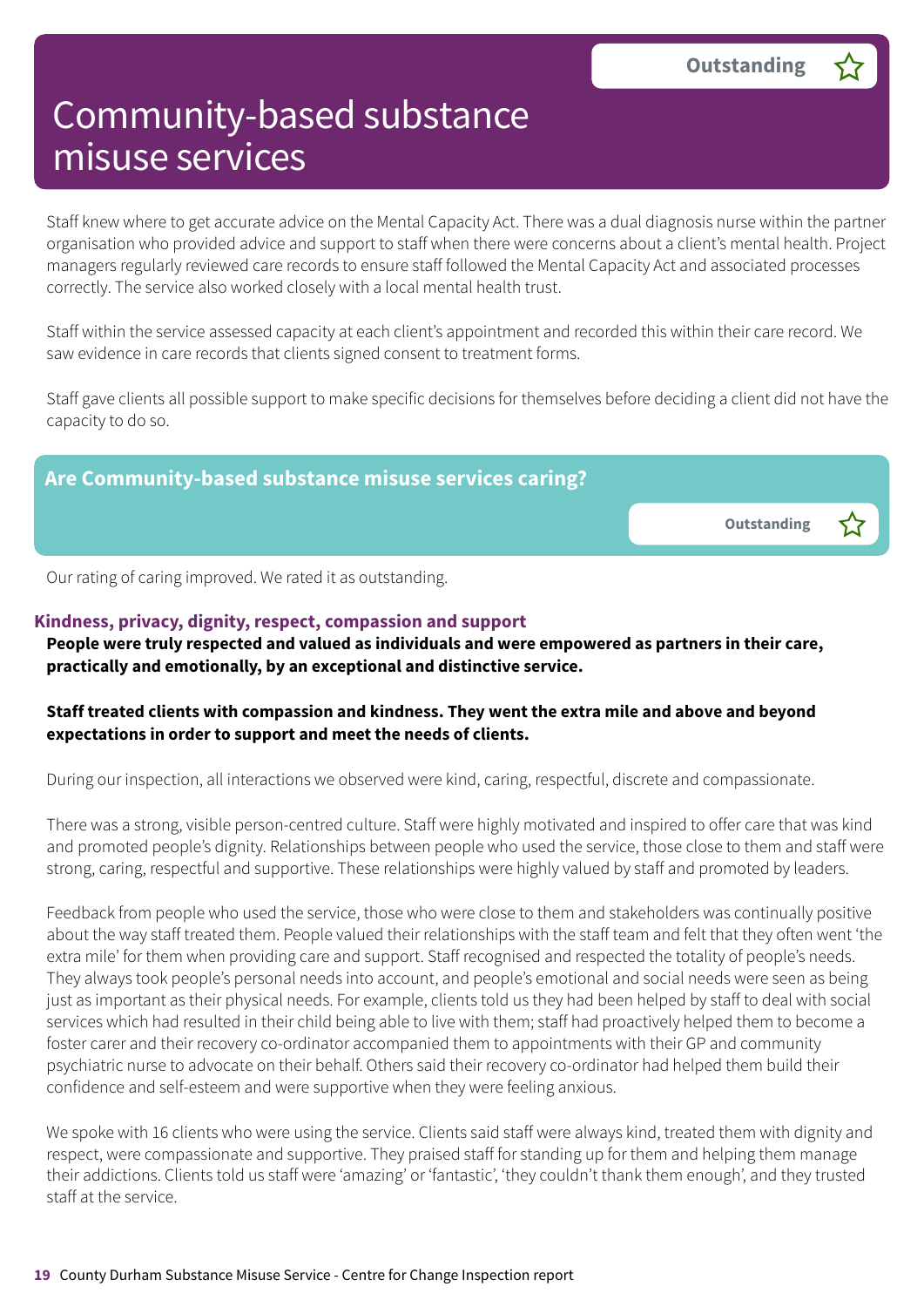Staff found innovative ways to enable people to manage their own health and care when they could and to maintain independence as much as possible. Clients told us recovery co-ordinators kept in touch with them regularly via face to face appointments, phone or video link. Clients told us staff provided harm minimisation advice and reminded them of the service's needle exchange provision.

Staff directed clients to other services and supported them to access those services if they needed help. These included housing, mental health and primary care services. One client said their recovery co-ordinator had supported them by providing contact details for services who could help them with moving home. Another client said staff had communicated with their supported living service and social worker to assist them with living independently in the future.

Staff who spoke with us said they felt they would be able to raise concerns about disrespectful, discriminatory or abusive behaviour without fear of reprisals. They said managers encouraged a culture of openness and transparency as it ultimately led to the service improving its care towards the people who used the service.

Staff understood and respected the individual needs of each client.

Staff received information governance training which included the need to ensure client confidentiality was maintained at all times.

### **Involvement in care**

Staff involved clients in care planning and risk assessment and actively sought their feedback on the quality **of care provided. They ensured that clients had easy access to independent advocates. Staff informed and involved families and carers appropriately.**

### **Involvement of clients**

Seven clients told us they had either not been offered a copy of their care plan or could not recall being offered it. We also noted that two client's care records did not indicate if they had been offered a copy of their care plan. However, all clients we spoke with told us they felt involved in decisions about their care and treatment. We saw evidence in clients' care records that staff involved them in the creation and ongoing development of their care and recovery plans.

Staff always empowered people who used the service to have a voice and to realise their potential. Individual preferences and needs were always reflected in how care was delivered. Staff involved clients in decisions about the service, when appropriate. Clients were consulted on service changes and developments to ensure they were fit for purpose and met their needs. Clients were also involved in the process for recruiting new staff to the service.

Clients could give feedback on the service and their treatment and staff supported them to do this. Feedback could be provided face to face, via comments cards, the use of the service's complaints process and also via exit interviews when clients were discharged.

Staff recognised that people needed to have access to, and links with, their advocacy and support networks in the community and they supported people to do this. They ensured that people's communication needs were understood, sought best practice and learned from it. Staff produced leaflets in different languages using online translation services, in braille and easy read. Staff told us they could arrange for clients to be supported by signers and translators and independent advocates quickly.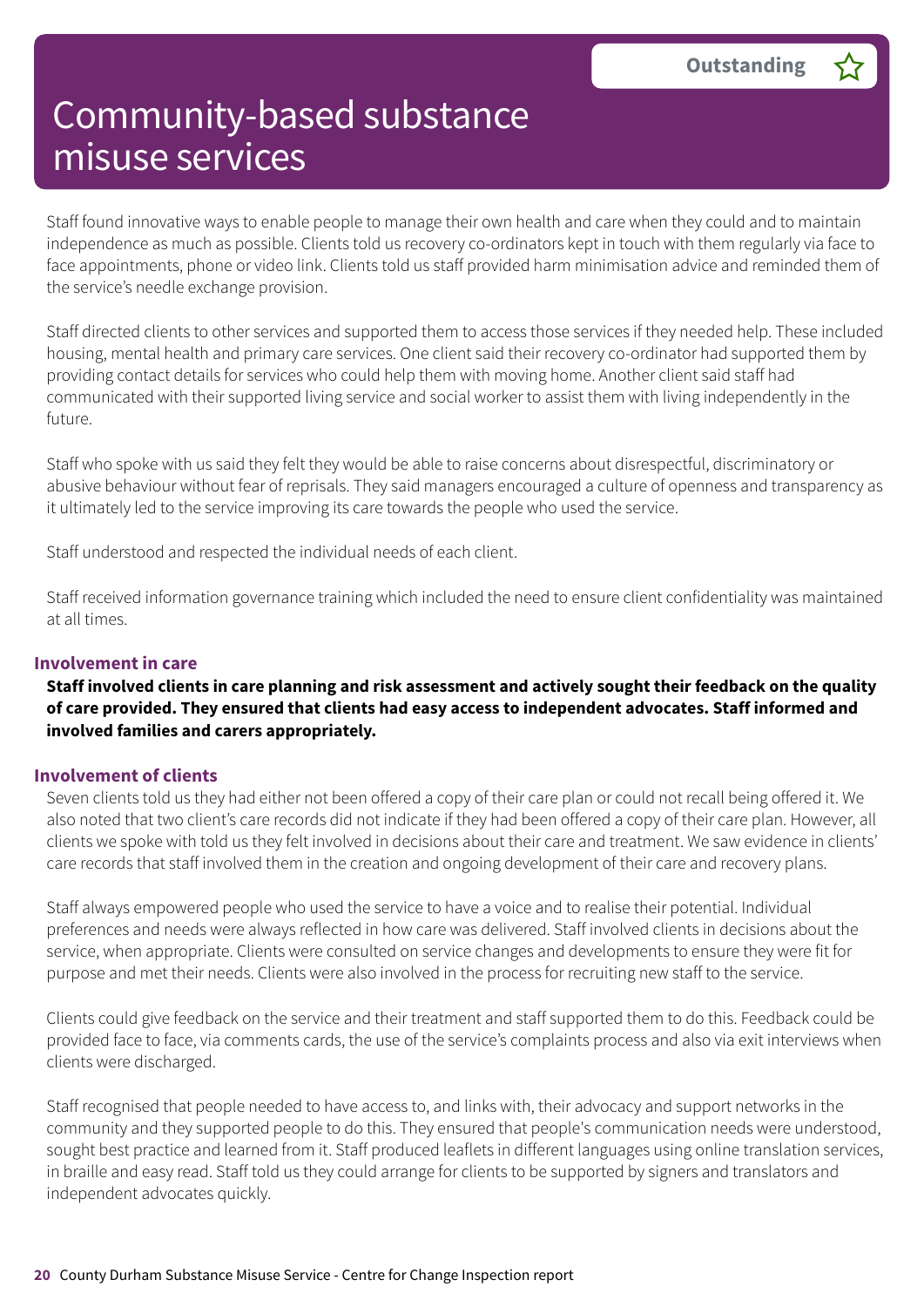#### **Involvement of families and carers**

Staff supported, informed and involved families or carers. We spoke with four carers who said they felt supported by staff at the service.

One carer said staff were always there for them when they had struggled with their child's addiction; that the ongoing contact from their child's recovery co-ordinator was excellent and their recovery co-ordinator had kept their child alive.

Other comments included 'everyone has been spot on', 'I can't praise them enough, nothing is too much trouble', 'the recovery co-ordinator is a massive support to me as a parent', 'they've been a really big help' and staff were 'fantastic'.

Staff helped families to give feedback on the service. Feedback could be provided face to face, via comments cards and the use of the service's complaints process.

Staff gave carers information on how to access a carer's assessment. A carer's assessment is used to determine whether a person qualifies for support from their local authority in their role as an unpaid carer.



Our rating of responsive improved. We rated it as outstanding.

#### **Access and waiting times**

### The service was easy to access. Its referral criteria did not exclude clients who would have benefitted from **care. Staff followed up clients who missed appointments.**

The service had clear access criteria that had been agreed with key stakeholders and other relevant services. The admission criteria for the service was that the client had an issue with either drug or alcohol misuse.

Humankind's innovation team had created an online self-audit tool called Drink Coach that people could complete on the internet or via a downloadable app. The tool helped the user to identify the extent of their drink problem. The tool also encouraged people to seek help as there was a facility to book an appointment with the service. The service had seen an increase in adults aged 45+ accessing the service for treatment through its open access route since this tool was implemented.

People could access services and appointments in a way and at a time that suited them. The service was open access and could undertake a triage either via face to face, phone or video link on the same day.

The service developed innovative approaches to meet the needs of a range of people who used the service. For example, the service had purchased a mobile public health facility to facilitate triage and meet the needs of people who lived in rural areas and had complex needs.

There were innovative approaches to providing integrated person-centred pathways of care that involved other service providers, particularly for people with multiple and complex needs. For example, the service had robust alternative care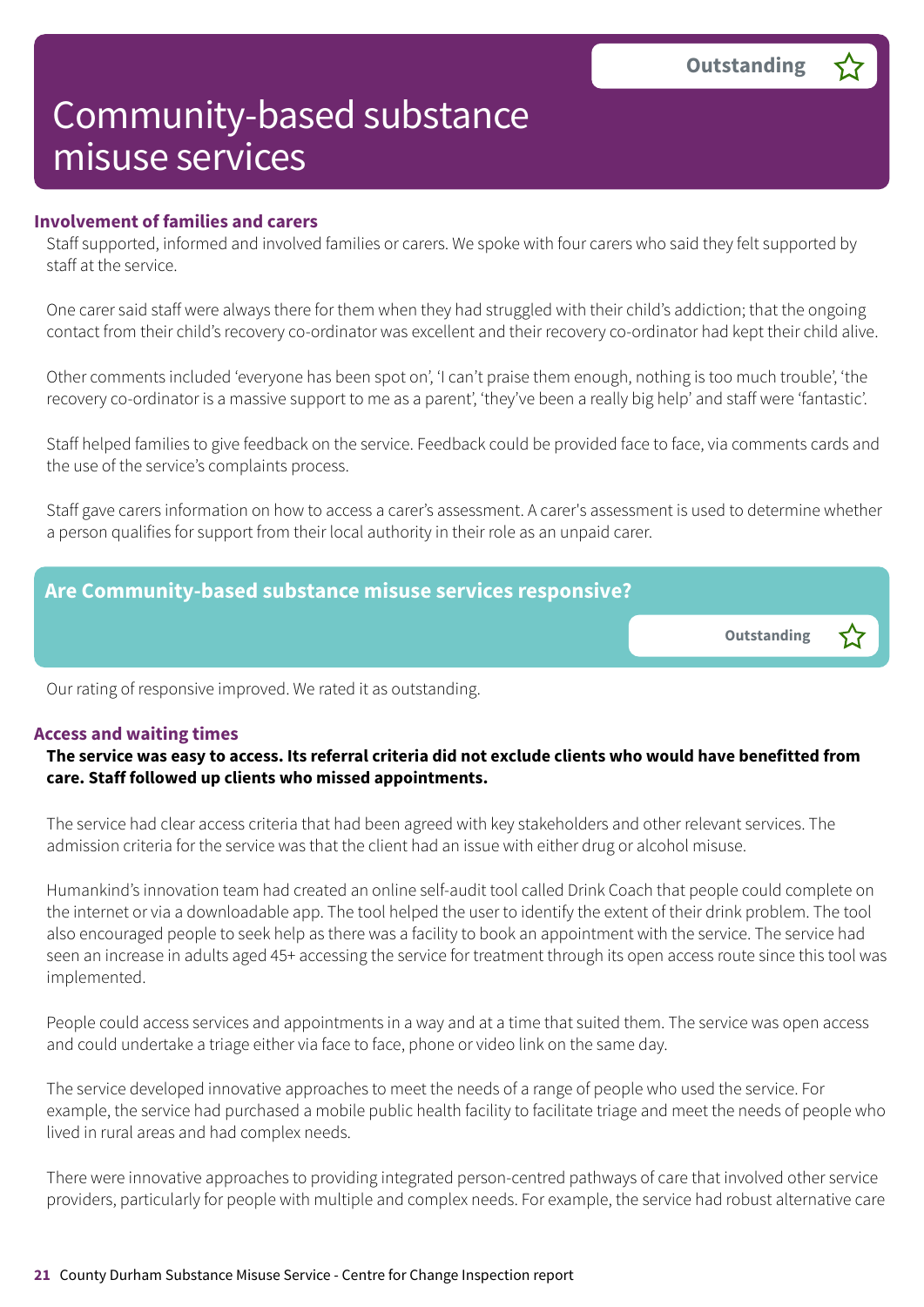pathways and referral systems in place for a range of other support services. These included bereavement support, domestic abuse, sexual abuse and rape and links with a suicide prevention service. The service worked in partnership with criminal justice teams in supporting clients with behaviours that challenge and were difficult to engage with, by offering joint appointments at partner premises.

Staff offered clients alternative treatment options when they were unable to comply with specific treatment requirements. Clients who were unable to attend the recovery centre in person, due to physical or mental health issues were offered home visits or visits at alternative locations. Clients who were unable to comply with the requirements for community detoxification were offered the alternative of inpatient detoxification or a community alcohol reduction programme.

The service had processes in place for when clients arrived late or failed to attend their appointments which were fair and reasonable and did not place the client at risk. Staff made efforts to see clients, even when they arrived late, and the registered manager had promoted a culture in which client care and welfare was always the first consideration.

Staff tried to contact people who did not attend appointments and offered support. Staff were proactive in their attempts to re-engage with clients who had failed to attend their appointments and there was a clear 'did not attend' process in place that staff could follow which advised them of who they needed to contact such as friends, families, pharmacies and the police.

Clients had flexibility and choice in the appointment times available and appointments ran on time. Clients told us that staff were flexible in relation to appointment times. The service opening times were 9am to 5pm on Mondays, Tuesdays and Fridays. Following the easing of COVID restrictions, the Durham and Seaham sites remained opened until 7pm on alternate Wednesdays. The service also promoted an online recovery support programme as a support tool for clients to use during evenings and weekends.

No appointments had been cancelled in the 12 months prior to our inspection as a result of staff shortages. Staff we spoke with said that they would never refuse to see a client and if there were staff shortages on a particular site, managers would redeploy staff from other sites or arrange for agency staff to cover.

The service consistently reviewed the time taken to access treatment. Managers increased staffing levels either via fixed term recruitment or the use of agency staff when there were surges in clients accessing the service to minimise the time taken to access treatment.

There were no waiting lists within the service.

Staff supported clients when they were referred, transferred between services, or needed physical health care. We saw evidence in clients' care records that staff had supported them to access mutual aid and relapse prevention groups and mental health crisis teams.

### **The facilities promote comfort, dignity and privacy**

### **The design, layout, and furnishings of treatment rooms supported clients' treatment, privacy and dignity.**

The service had a full range of rooms and equipment to support treatment and care. These included private rooms for blood borne virus and urine testing, fully equipped clinic rooms, one to one rooms for client appointments and larger rooms for team meetings.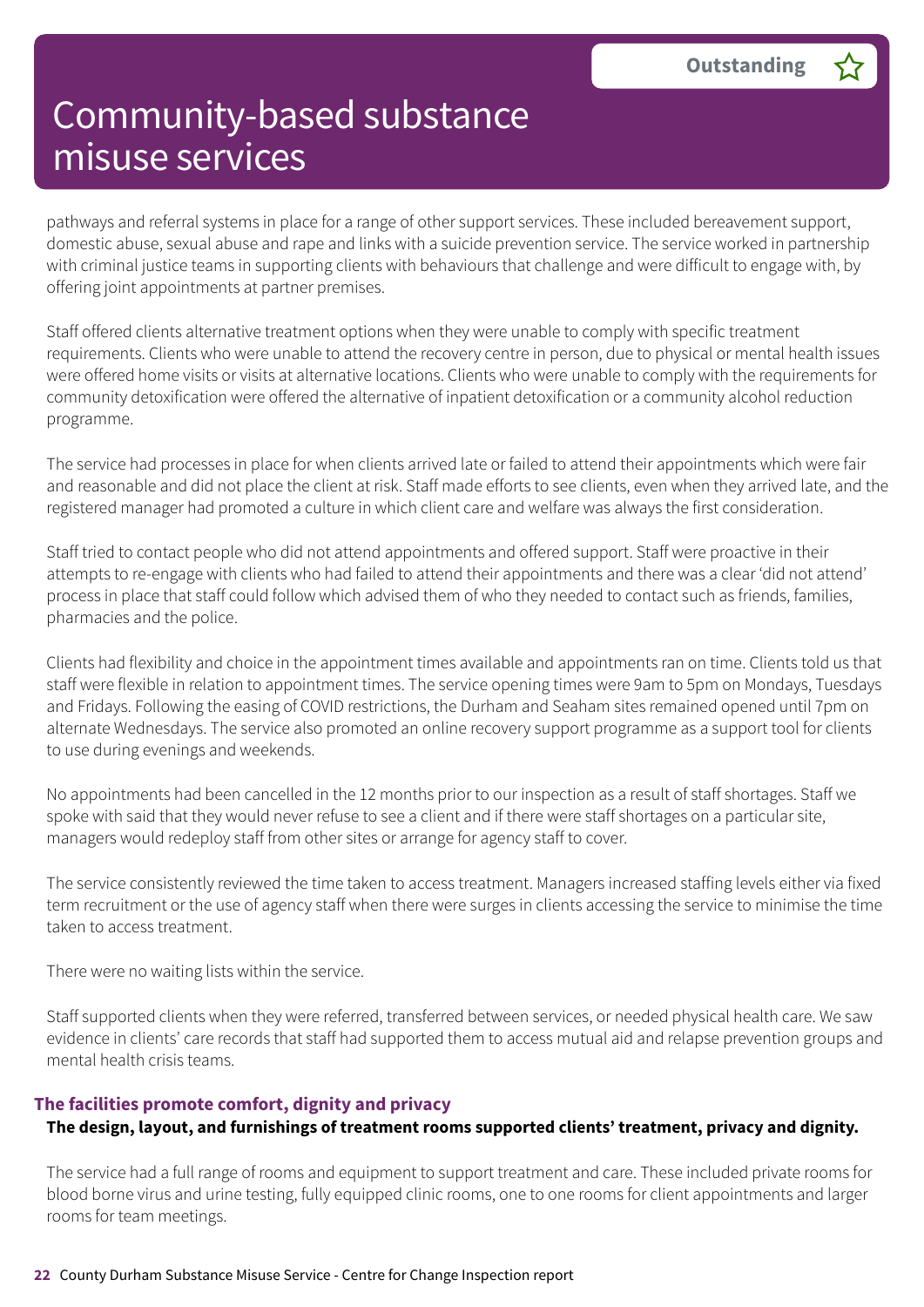Interview rooms in the service had sound proofing to protect privacy and confidentiality.

Managers within the service recognised that the building at the Peterlee service was not in-keeping with a therapeutic environment as the acoustics made it noisy, and the building was tired and dated. The provider had secured new premises in Horden which the local authority had reconfigured to the service's requirements which staff were due to move into the following month. We visited the new premises during our inspection. We found the layout to be spacious, calming and a more therapeutic environment for both clients and staff. The building was discrete as its design blended in well with the residential areas surrounding it.

### **Meeting the needs of all people who use the service**

### The service met the needs of all clients - including those with a protected characteristic. Staff helped clients **with communication, advocacy and cultural and spiritual support.**

There was a proactive approach to understanding the needs and preferences of different groups of people and to delivering care in a way that met their needs, which was accessible and promoted equality. This included people with protected characteristics under the Equality Act and people who were in vulnerable circumstances or who had complex needs.

People's individual needs and preferences were central to the delivery of tailored services. Staff within the service were proactive in recognising and addressing issues facing clients within the community. Staff provided clients with sexual health support which included issuing condoms to promote safe sex. They recognised the financial pressures clients were under and offered free sanitary items to combat period poverty.

Staff did sweeps to locate any rough sleepers and gave them support such as providing clothing and toiletries. Each site had shower and laundry facilities. This meant rough sleepers could be given fresh clothing and take a shower whilst their dirty clothing was being laundered. Staff also worked with the local authority to support rough sleepers to be housed and booked COVID-19 vaccination appointments at suitable venues for them.

Clients had fed back to the service that they would like the timings of the recovery academy sessions to be changed as they had caring commitments. This was taken on board and the sessions were changed so they finished at 2pm so clients could pick up children from school or nursery.

Clients also identified the need for activities outside of the recovery academy hours. The service's community development worker responded by helping clients to access a number of other organisations offering courses and activities. The service also promoted an online recovery support programme as a support tool for evenings and weekends. The service also provided clients with tablet computers so they could access this and other online support and therapy tools.

The service could support and make adjustments for people with disabilities, communication needs or other specific needs.

The service had accessible rooms to see people in. There were accessibility lifts within the service buildings at Durham and Bishop Auckland and clients with mobility issues could be seen on the ground floor at the other services.

Staff made sure clients could access information on treatment, local services, their rights and how to complain.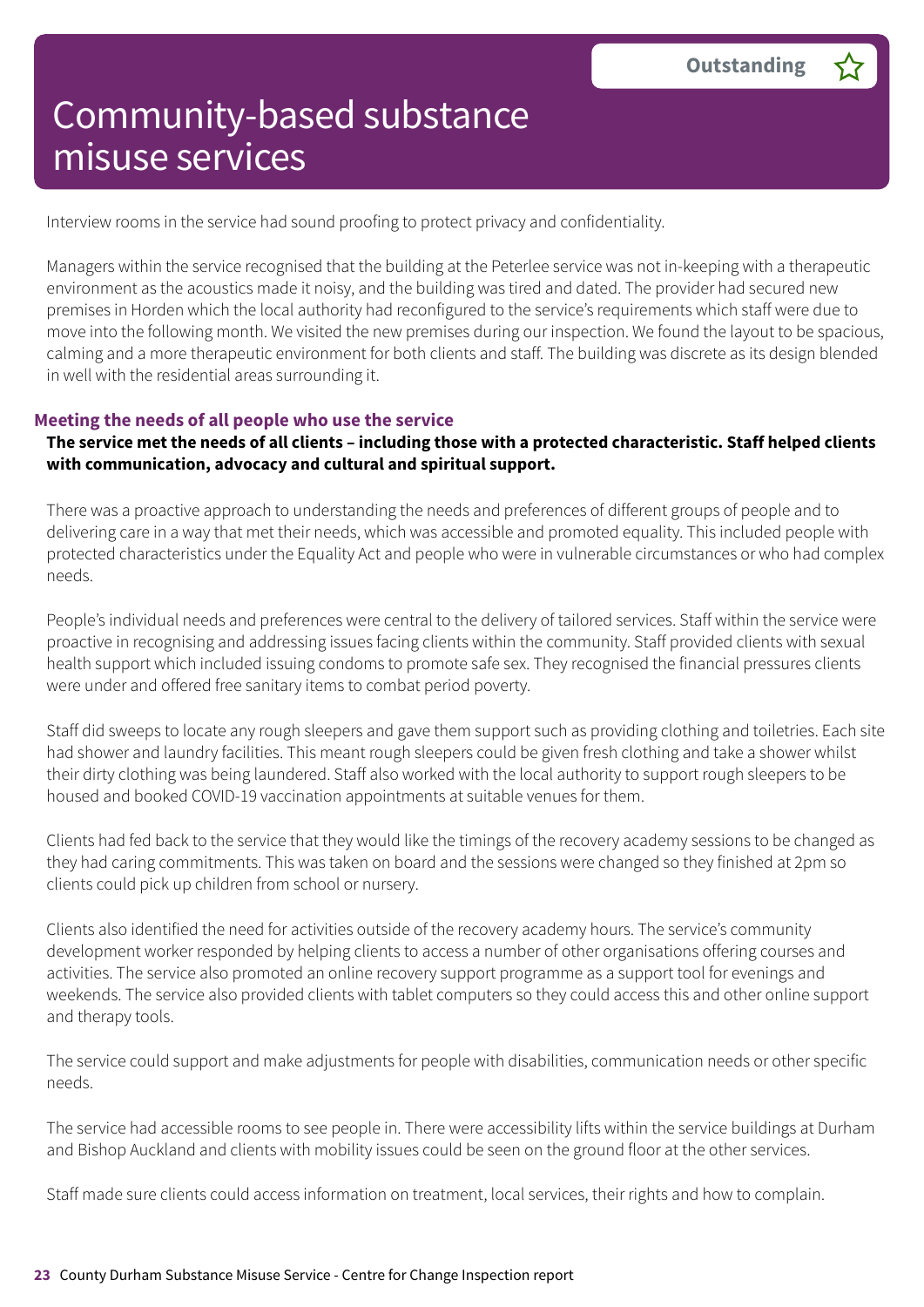The service provided information in a variety of accessible formats so the clients could understand more easily. These included information in braille and easy-read and the provider's website included software to convert text to speech which highlighted each word as it was spoken in a high quality, human-sounding voice.

The service had information leaflets available in languages spoken by the clients and local community. Staff were able to produce information in different languages using online translation services.

Managers made sure staff and clients could get hold of interpreters or signers when needed. Staff we spoke with said interpreters and signers could attend the service quickly when they were needed.

### **Listening to and learning from concerns and complaints**

### **The service treated concerns and complaints seriously, investigated them and learned lessons from the results, and shared these with the whole team and wider service.**

Clients, relatives and carers knew how to complain or raise concerns. There were posters on walls and noticeboards throughout the service buildings which informed people how to make a complaint.

Staff understood the policy on complaints and knew how to handle them.

Staff knew how to acknowledge complaints and clients received feedback from managers after the investigation into their complaint. The system used by staff to log complaints included the requirement to indicate any interested parties which included clients. This ensured clients were kept informed throughout the investigation process and of the outcome.

There had been 17 complaints within the last 12 months, of which six were partially upheld.

Managers investigated complaints and identified themes. The main theme from complaints over the last 12 months were in relation to communication between the service and clients. In each case, issues were able to be rectified or remedied by further discussion and addressing any issues raised.

Staff protected clients that had raised complaints or concerns from discrimination or harassment. Where possible, complaints and concerns about staff were dealt with through discussion and mediation between the associated parties. If the complaint related to a dispute between clients, notes were made on each clients' care records and appointments were scheduled so that the clients attended the service at different times.

Managers shared feedback from complaints and concerns with staff and learning was used to improve the service. An example of this was following the release of a report which contained sensitive and personal information pertaining to a third party. Staff received feedback that any third-party information, unless intrinsically pertinent to the case, should be redacted within publicly released documents.

The service used compliments to learn, celebrate success and improve the quality of care. In the last 12 months, the service had received 55 compliments.

### **Are Community-based substance misuse services well-led?**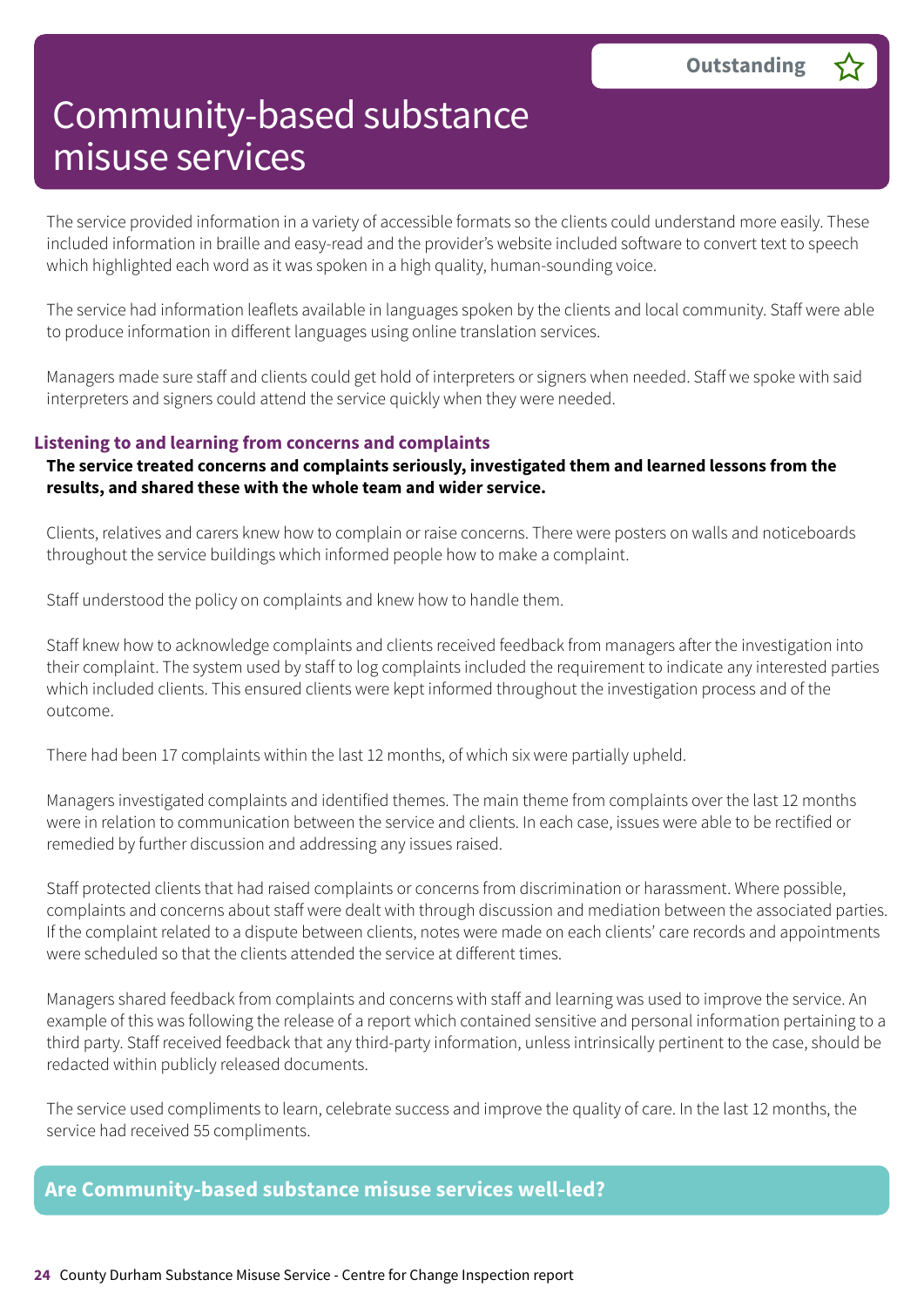

Our rating of well-led stayed the same. We rated it as good.

#### **Leadership**

### **Leaders had the skills, knowledge and experience to perform their roles. They had a good understanding of the services they managed and were visible in the service and approachable for clients and staff.**

Leaders had the skills, knowledge and experience to perform their roles. Leaders had previously worked in probation services, in prisons and had worked with people with addictions for many years.

The provider had a clear definition of recovery. This was:

to support people affected by substance misuse, helping them to understand that recovery is for life

- that recovery starts as soon as the client steps through the door
- identifying what success looks like for the client as an individual
- agreeing realistic and achievable goals and milestones for the client
- devising appropriate relapse prevention work and strategies and,
- ensuring there are suitable accessibility standards in place for clients and their carers and families.

Leaders had a good understanding of the services they managed. They could explain clearly how the teams were working to provide high quality care.

Leaders were visible in the service and approachable for clients and staff. During our inspection, we noticed senior managers within the service knew clients waiting in reception areas by their name and had a good rapport with them. Staff spoke highly of the managers within the service.

#### **Vision and strategy**

#### Staff knew and understood the provider's vision and values and how they applied to the work of their team.

Humankind's vision was to envisage a compassionate society where the inherent value of every person is recognised, where families are healthy, and communities where everyone can prosper. Its values were service, integrity, teamwork, excellence, developing potential and diversity.

Staff knew and understood the vision and values of the team and organisation and what their role was in achieving them.

All staff had a job description.

Staff had the opportunity to contribute to discussions about the strategy for their service, especially where the service was changing. Managers within the service welcomed feedback and encouraged staff to share their ideas as to how the service could be improved. For example, staff had identified a need to provide clients who were facing financial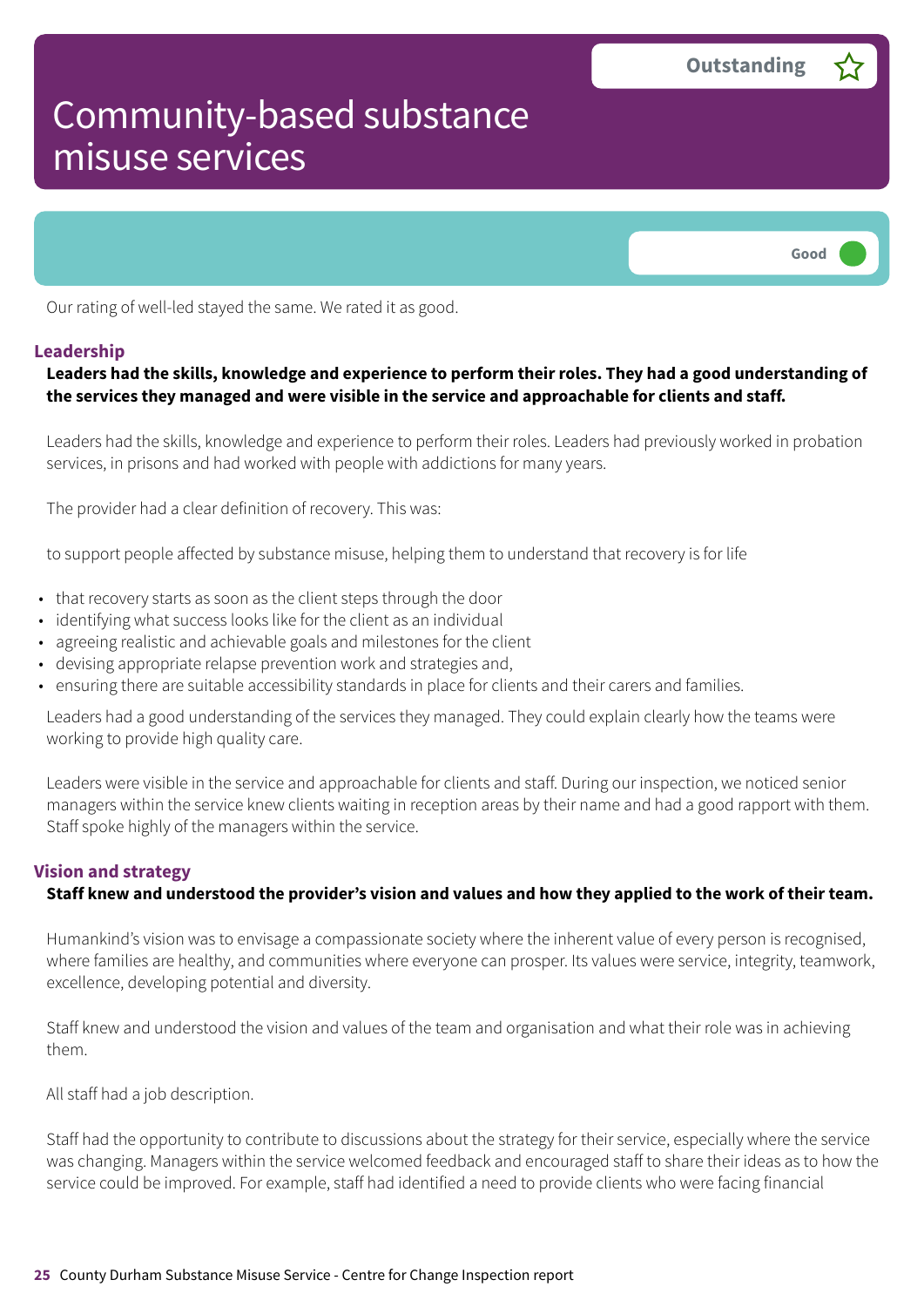hardship with sanitary products. Staff also suggested that the service kept a stock of clothes for rough sleeping clients. Managers agreed to implement these suggestions. The service received donations of clothes and sanitary products from a local supermarket and staff from the local authority and opened up the offer of providing clothing to all clients who needed it.

#### **Culture**

### **Staff felt respected, supported and valued. They said the provider promoted equality and diversity in daily work and provided opportunities for development and career progression. They could raise any concerns without fear.**

Leaders had an inspiring shared purpose and strived to deliver and motivate staff to succeed. They had embedded and promoted a culture in which the focus was on a positive client experience and in which staff felt motivated to deliver high quality care and treatment.

There were high levels of satisfaction across all staff. Staff felt respected, supported and valued. They felt proud, positive, satisfied, part of the organisation's future direction and spoke highly of the service's culture. Throughout our inspection, we noticed that staff were smiling, and we heard laughter when staff members were in conversation with their peers and managers which evidenced there was a happy and positive culture within the service.

The key themes from Humankind's 2021 annual staff survey were that people felt valued and aligned to the organisation and their teams. There was some feedback around the need to improve and streamline staff communications. Managers reviewed and simplified workforce communications based on this feedback.

Another theme was around pay. In order to retain staff and in recognition of the benefits of a stable and experienced staff group for clients; the provider was undertaking a full review of its pay scales with external consultants. This was to ensure its salaries remained competitive in comparison to similar services within the substance misuse sector.

Managers monitored staff morale, job satisfaction and sense of empowerment.

The provider had staff award and recognition schemes. These included 'thank you' cards sent to teams and individuals; virtual money awards to spend on an online catalogue and away days at which staff were given bags to take home. For example, staff were given bags at a Christmas-themed awayday in 2021 containing kits to make gingerbread houses. The service's quality and performance manager had received a staff award in 2021 in recognition of their contribution to the service and organisation.

Staff appraisals included conversations about career development and how it could be supported.

Managers who spoke with us said they actively encouraged staff at all levels to speak freely about any concerns they had as by doing so, this ultimately could be used to improve the client's treatment journey and make a better culture for clients and staff alike. This was corroborated by the fact that all the staff members we spoke with said they would feel able to raise concerns without fear of reprisals and policies and procedures positively supported this. The provider had a whistle blowing policy in place that was accessible to all staff on its intranet. There was a freedom to speak up guardian within the service.

Staff had access to support for their own physical and emotional health needs through an occupational health service. The provider had a health and wellbeing strategy which was tailored to its staff. There was a schedule of health and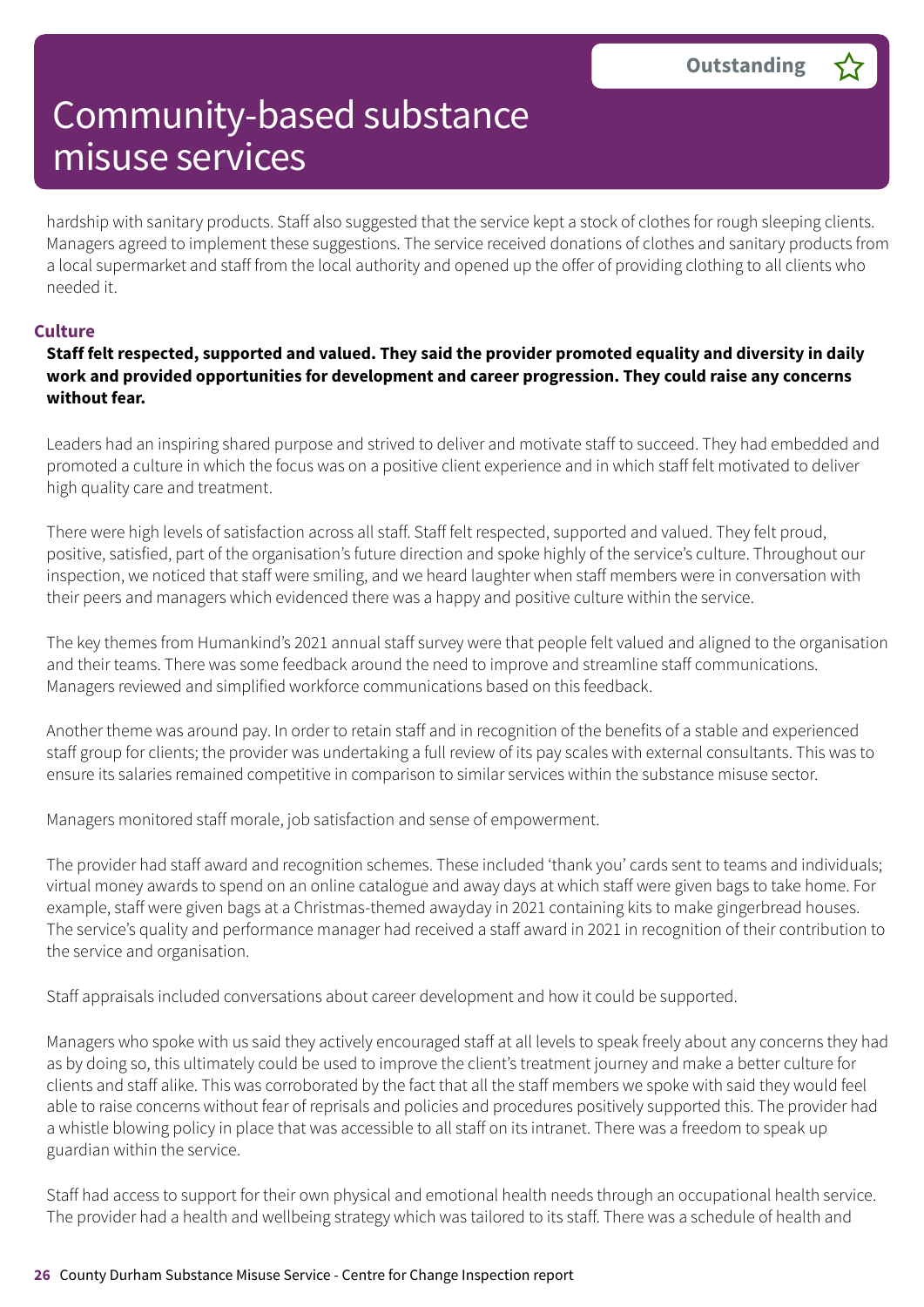wellbeing campaigns which met the needs of staff as it was based on monitoring trends within staff diversity data; support staff had requested and from the Mental Health First Aid network which collected feedback from staff. The provider had a work/life balance policy. Managers encouraged and supported people in their requests for flexible working arrangements as they recognised how these benefited staff health and wellbeing.

There were webinars on key topics that had been identified in relation to staff health and wellbeing. There was also a dedicated wellbeing support email address for people to request support and advice about health and wellbeing tools that were available. The provider's intranet featured a wellbeing portal called 'Happy Healthy You' that included information about the provider's employee assistance programme; support networks available, policies and forums for staff to access, and educational and promotional programmes available around health and wellbeing. Managers also had access to health and wellbeing toolkits to help support their staff.

Staff reported that the provider promoted equality and diversity in its day to day work and in providing opportunities for career progression. There were equality and diversity policies and staff received unconscious bias training. All policies and procedures had been subject to equality impact assessments to ensure they did not place vulnerable groups or people with protected characteristics under the Equality Act at a disadvantage. There were dedicated client groups for women and people who identified as LGBTQ+.

The provider's website supported accessibility by being compatible with a range of on screen reading and translation software. Staff ensured that subtitles were switched on for any videos it uploaded to its website or social media platforms. Staff used imagery or video to help illustrate information wherever possible. The provider's website was configured so that people who were unable to use a mouse could navigate around the site using just their keyboard.

The service had its own equality and diversity champion; there were regional champions and a regional lead. The service maintained a database of staff who could speak in multiple languages so they could be called on to assist with communicating with clients, carers and family members for whom English was not a first language.

There was strong collaboration, teamworking and support across all functions and a common focus on improving the quality and sustainability of care and people's experiences. Staff told us that both the Humankind and staff within the partner organisation worked together as one big team that supported each other and were confident managers would deal with any difficulties appropriately.

### **Governance**

### **Our findings from the other key questions demonstrated that governance processes operated effectively at team level and that performance and risk were managed well.**

Governance systems, policies, procedures and protocols were proactively reviewed and reflected best practice. For example, staff within the service had identified that its process for addressing clients who had exhibited behaviours that challenge was too punitive as it led to warnings and possible removal from the service. It was developing a new process that was more supportive to the client and was more focussed around staff/client engagement. The process was in draft at the time of our inspection pending agreement by senior managers within the organisation.

There was a fully embedded and systematic approach to improvement, which made consistent use of a recognised improvement methodology. Improvement methods and skills were available and used across the organisation, and staff were empowered to lead and deliver change. There was a strong record of sharing work locally and within the wider organisation.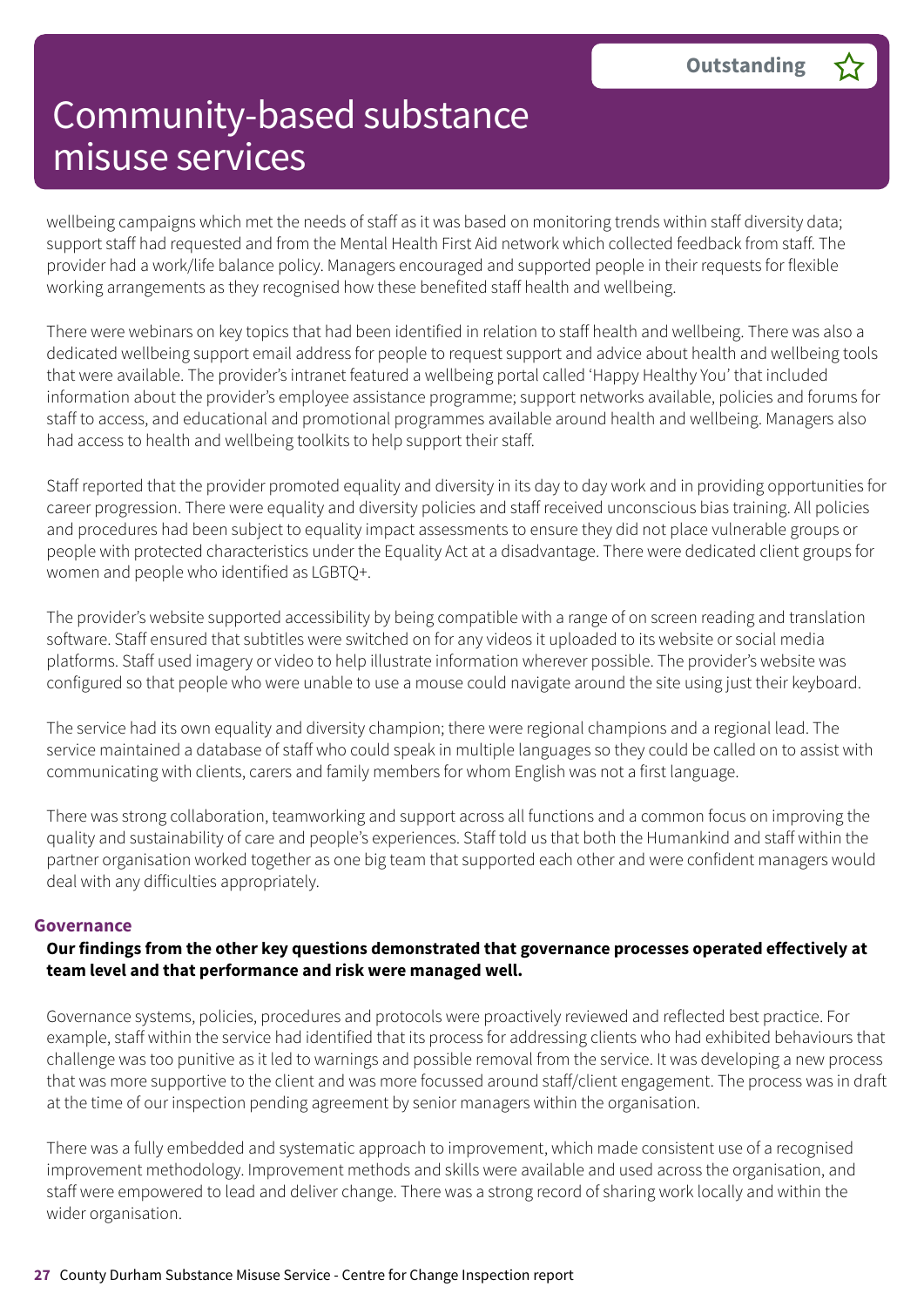There was a clear framework of what must be discussed in meetings to ensure that essential information, such as learning from incidents and complaints, was shared and discussed.

Quality was a standing agenda item at governance meetings. Quality managers maintained audit schedules and provided quality reports to management to highlight areas for improvement. These reports were discussed and action plans to address any issues were developed and any actions were reviewed and completed.

Humankind's integrated governance policy set out the integrated governance approach. There were joint meetings between the provider and partner organisation which helped to support shared responsibility for delivering good quality care, share good practice and learning.

The governance arrangements both within the service and wider organisation were clearly effective. Despite the restrictions in relation to the COVID-19 pandemic, no client appointments had been cancelled as staffing was appropriate and regularly reviewed. The sites within the service were clean, safe, well equipped and staff followed infection prevention control measures well. Staff were up to date with their mandatory training, supervision and appraisals and had the skills and experience appropriate for the client group to whom they were delivering care to. Client feedback was positive, and clients commented how amazing and supportive staff were. There had been only two serious incidents within the service; neither of which related directly to the care and treatment of clients.

The service used an electronic system to record and monitor incidents, complaints, safeguarding referrals and client deaths. The system ensured all relevant parties such as clients, family members, social services and senior managers within the organisation were involved and kept informed, actions were completed, and lessons learned were identified. Lessons learned were then shared with staff through monthly learning loops to improve practice within the service.

The issues in relation to care records we had previously identified had been addressed. The quality and performance manager had developed a tracker system which was updated in real-time as staff updated the care record for any client they had dealt with. This allowed them to monitor information recorded in care records by site, team or individual staff member. This governance tool was effective as we found care records were now holistic, contained all information pertinent to the client such as strengths, goals, motivation to change and any equality and diversity considerations.

Staff within the partner organisation undertook local clinical audits on behalf of Humankind. The audits were sufficient to provide assurance and staff within both services acted on the results when needed.

Staff understood the arrangements for working with other teams, both within the provider and external, to meet the needs of the clients.

#### **Management of risk, issues and performance**

### **Teams had access to the information they needed to provide safe and effective care and used that information to good effect.**

There was a clear quality assurance management and performance frameworks in place that were integrated across all organisational policies and procedures.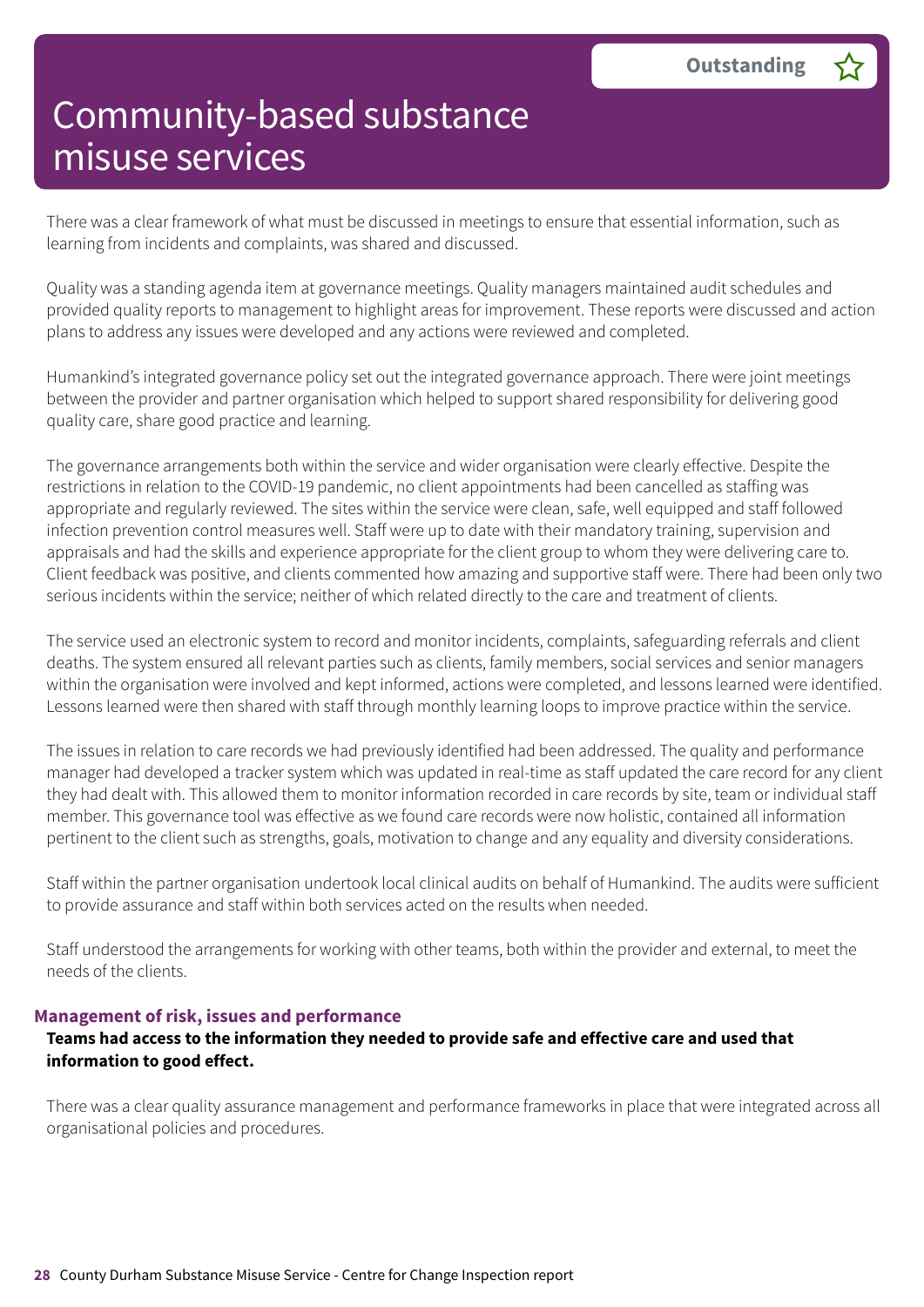Staff had access to the risk register via the provider's intranet. There were national and local risk registers which were reviewed at service board level. Staff were able to submit items to the provider's risk registers and their concerns matched those on them. Managers at each of the service sites discussed the risk registers with their staff in team meetings and took any new concerns they had for possible inclusion on the risk registers to the service board level meetings.

The service had plans for emergencies such as adverse weather conditions, loss of IT services, pandemics and other issues that could negatively impact on service delivery. Each site within the service had a business continuity plan which included contact details for who to notify if there was an emergency, and contingency plans were in place to mitigate adverse effects on care and treatment.

Managers monitored staff sickness and absence rates.

The service had not been asked to make cost improvements and had actually had additional funding to deliver care and treatment.

### **Information management**

### **Staff collected and analysed data about outcomes and performance and engaged actively in local and national quality improvement activities.**

The service used systems to collect data from facilities and directorates that were not over-burdensome for frontline staff.

Staff had access to the equipment and information technology needed to do their work. The information technology infrastructure, including the telephone system, worked well and helped to improve the quality of care.

Information governance systems included confidentiality of client records. Staff ensured the service confidentiality agreements were clearly explained to clients in relation to the sharing of their information and data.

Team managers had access to information to support them with their management role. This included information on the performance of the service, staffing and client care. Information was in an accessible format, and was timely, accurate and identified areas for improvement.

Staff submitted data and notifications to external bodies as needed such as the local authority and Care Quality Commission.

All information needed to deliver care was stored securely within the service's care records system which required staff to use a username and password to access.

The service had developed information-sharing processes and joint-working arrangements with other services where appropriate to do so.

The provider encouraged creativity and innovation to ensure up to date evidence-based practice was implemented and embedded. For example, the service's sustained recovery project manager had participated in research to improve outcomes for women. A task and finish group had been formed to look at the current service offer through consultation with wider partners and stakeholders to meet the holistic needs of women. The recommendations from this consultation were being implemented across the service.

#### **29** County Durham Substance Misuse Service - Centre for Change Inspection report